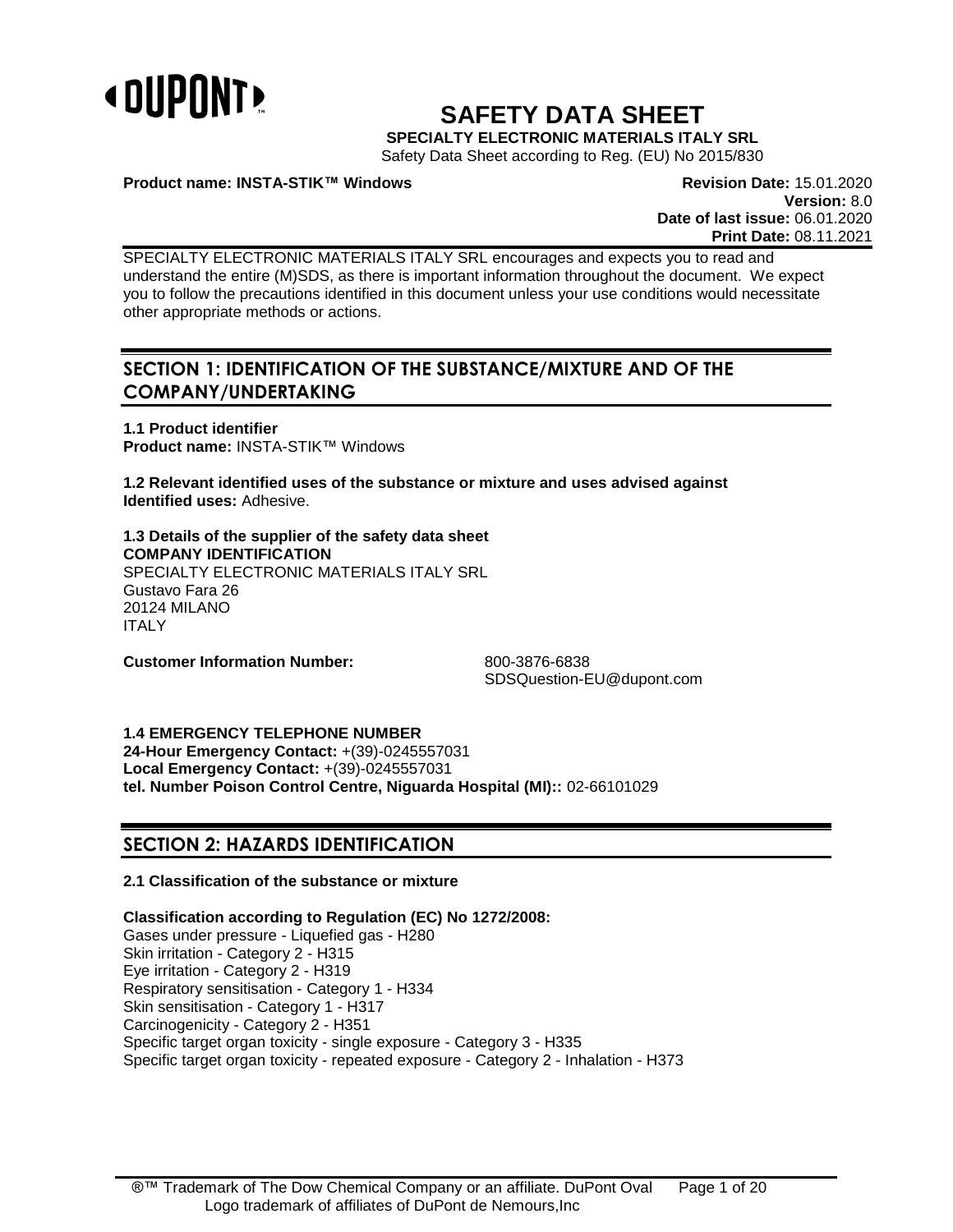For the full text of the H-Statements mentioned in this Section, see Section 16.

#### **2.2 Label elements**

**Labelling according to Regulation (EC) No 1272/2008:**

**Hazard pictograms**



#### **Signal word: DANGER**

#### **Hazard statements**

- H280 Contains gas under pressure; may explode if heated.<br>H315 Causes skin irritation.
- Causes skin irritation.
- H317 May cause an allergic skin reaction.<br>H319 Causes serious eve irritation.
- Causes serious eye irritation.
- H334 May cause allergy or asthma symptoms or breathing difficulties if inhaled.
- H335 May cause respiratory irritation.
- H351 Suspected of causing cancer.
- H373 May cause damage to organs (Respiratory Tract) through prolonged or repeated exposure if inhaled.

#### **Precautionary statements**

| P <sub>201</sub> | Obtain special instructions before use.                                           |
|------------------|-----------------------------------------------------------------------------------|
| P <sub>260</sub> | Do not breathe dust/ fume/ gas/ mist/ vapours/ spray.                             |
| P <sub>264</sub> | Wash skin thoroughly after handling.                                              |
| P <sub>280</sub> | Wear protective gloves/ protective clothing/ eye protection/ face protection.     |
| P304 + P340      | IF INHALED: Remove person to fresh air and keep comfortable for breathing. Call a |
| + P312           | POISON CENTER/doctor if you feel unwell.                                          |
| $P308 + P313$    | IF exposed or concerned: Get medical advice/attention.                            |
|                  |                                                                                   |

#### **Supplemental information**

|                 | Contains fluorinated greenhouse gas HFO-1234ze.                                                                                                                                                                                                                                                                                                                                                                                                                                                                  |
|-----------------|------------------------------------------------------------------------------------------------------------------------------------------------------------------------------------------------------------------------------------------------------------------------------------------------------------------------------------------------------------------------------------------------------------------------------------------------------------------------------------------------------------------|
|                 | The blowing agent contained within this product can exhibit vapor flame limits under<br>the right conditions. If specific operating conditions are such that concentrations of the<br>blowing agent above the lower flammable limit can accumulate in areas with high<br>relative humidity and in the presence of high-energy electrical discharges or other<br>ignition sources, additional measures such as increased ventilation or coded electrical<br>equipment (class one, division two) may be warranted. |
| <b>Contains</b> | Polymethylenepolyphenyl polyisocyanate, polypropyleneglycol copolymer;<br>Diphenylmethane Diisocyanate, isomers and homologues; 4,4'-methylenediphenyl                                                                                                                                                                                                                                                                                                                                                           |

#### **2.3 Other hazards**

This product contains no substances assessed to be PBT or vPvB at levels of 0.1% or higher.

diisocyanate; Trans-1,3,3,3,Tetrafluoropropene (HFO-1234ze)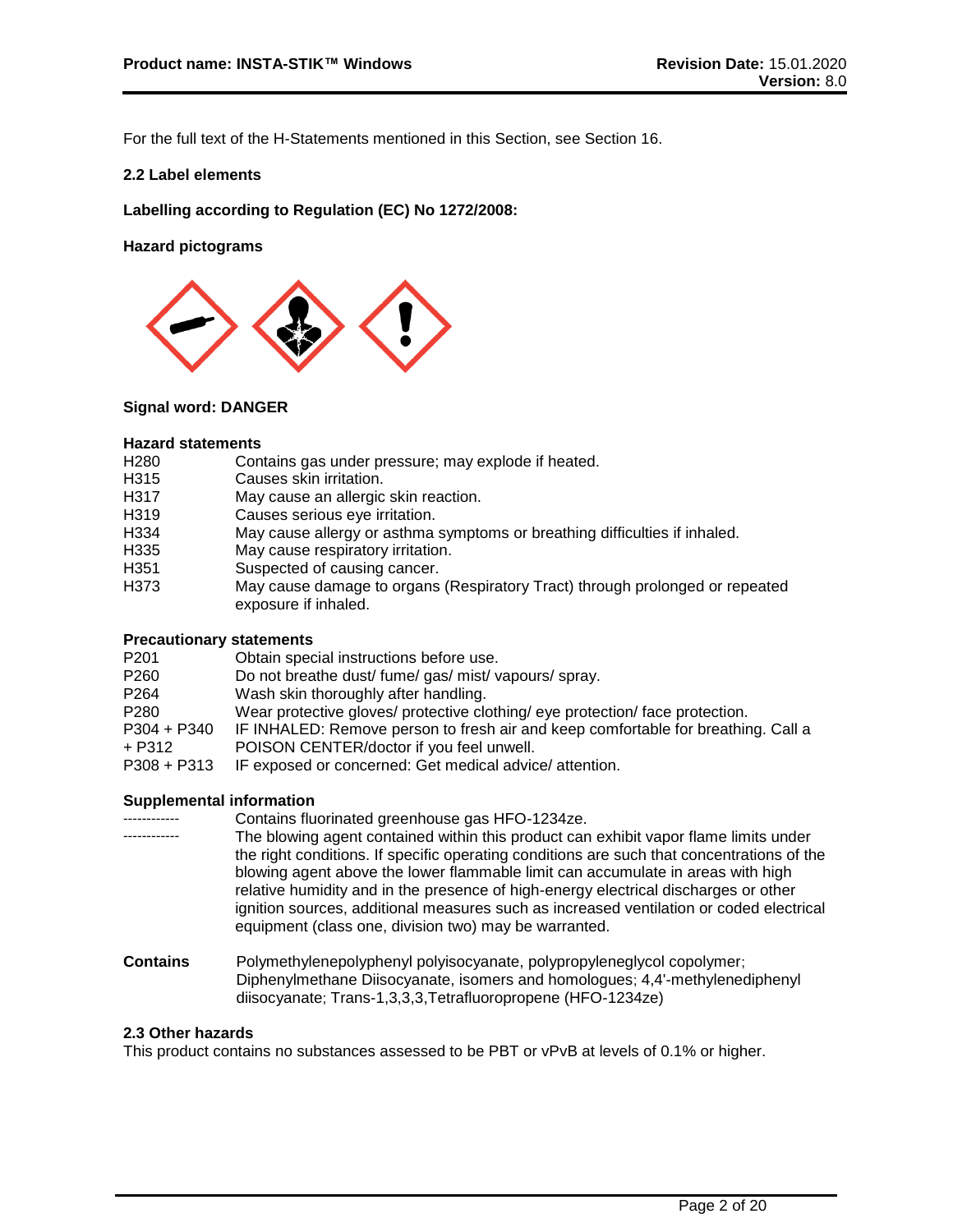## **SECTION 3: COMPOSITION/INFORMATION ON INGREDIENTS**

#### **3.2 Mixtures**

This product is a mixture.

| <b>CASRN/</b><br>$EC-No. /$<br>Index-No.                                     | <b>REACH</b><br><b>Registration</b><br><b>Number</b> | <b>Concentration</b> | <b>Component</b>                                                                   | <b>Classification:</b><br><b>REGULATION (EC) No</b><br>1272/2008                                                                                                                            |
|------------------------------------------------------------------------------|------------------------------------------------------|----------------------|------------------------------------------------------------------------------------|---------------------------------------------------------------------------------------------------------------------------------------------------------------------------------------------|
|                                                                              |                                                      |                      |                                                                                    |                                                                                                                                                                                             |
| <b>CASRN</b><br>53862-89-8<br>EC-No.<br>Polymer<br>Index-No.                 |                                                      | $50,0 - 70,0 %$      | Polymethylenepoly<br>phenyl<br>polyisocyanate,<br>polypropyleneglycol<br>copolymer | Resp. Sens. - 1 - H334<br>Skin Sens. - 1 - H317                                                                                                                                             |
| <b>CASRN</b><br>9016-87-9<br>EC-No.<br>618-498-9<br>Index-No.                |                                                      | $15,0 - 25,0 %$      | Diphenylmethane<br>Diisocyanate,<br>isomers and<br>homologues                      | Acute Tox. - 4 - H332<br>Skin Irrit. - 2 - H315<br>Eye Irrit. - 2 - H319<br>Resp. Sens. - 1 - H334<br>Skin Sens. - 1 - H317<br>Carc. - 2 - H351<br>STOT SE - 3 - H335<br>STOT RE - 2 - H373 |
| <b>CASRN</b><br>29118-24-9<br>EC-No.<br>471-480-0<br>Index-No.               | 01-0000019758-54                                     | $15,0 - 25,0 %$      | Trans-<br>1,3,3,3,Tetrafluorop<br>ropene (HFO-<br>1234ze)                          | Not classified                                                                                                                                                                              |
| <b>CASRN</b><br>101-68-8<br>EC-No.<br>202-966-0<br>Index-No.<br>615-005-00-9 | 01-2119457014-47                                     | $5.0 - 10.0 \%$      | 4.4'<br>methylenediphenyl<br>diisocyanate                                          | Acute Tox. - 4 - H332<br>Skin Irrit. - 2 - H315<br>Eye Irrit. - 2 - H319<br>Resp. Sens. - 1 - H334<br>Skin Sens. - 1 - H317<br>Carc. - 2 - H351<br>STOT SE - 3 - H335<br>STOT RE - 2 - H373 |
| <b>CASRN</b><br>13674-84-5<br>EC-No.<br>237-158-7<br>Index-No.               | 01-2119486772-26                                     | $5.0 - 10.0 \%$      | Tris(1-chloro-2-<br>propyl) phosphate                                              | Acute Tox. - 4 - H302                                                                                                                                                                       |

If present in this product, any not classified components disclosed above for which no country specific OEL value(s) is(are) indicated under Section 8, are being disclosed as voluntarily disclosed components.

For the full text of the H-Statements mentioned in this Section, see Section 16.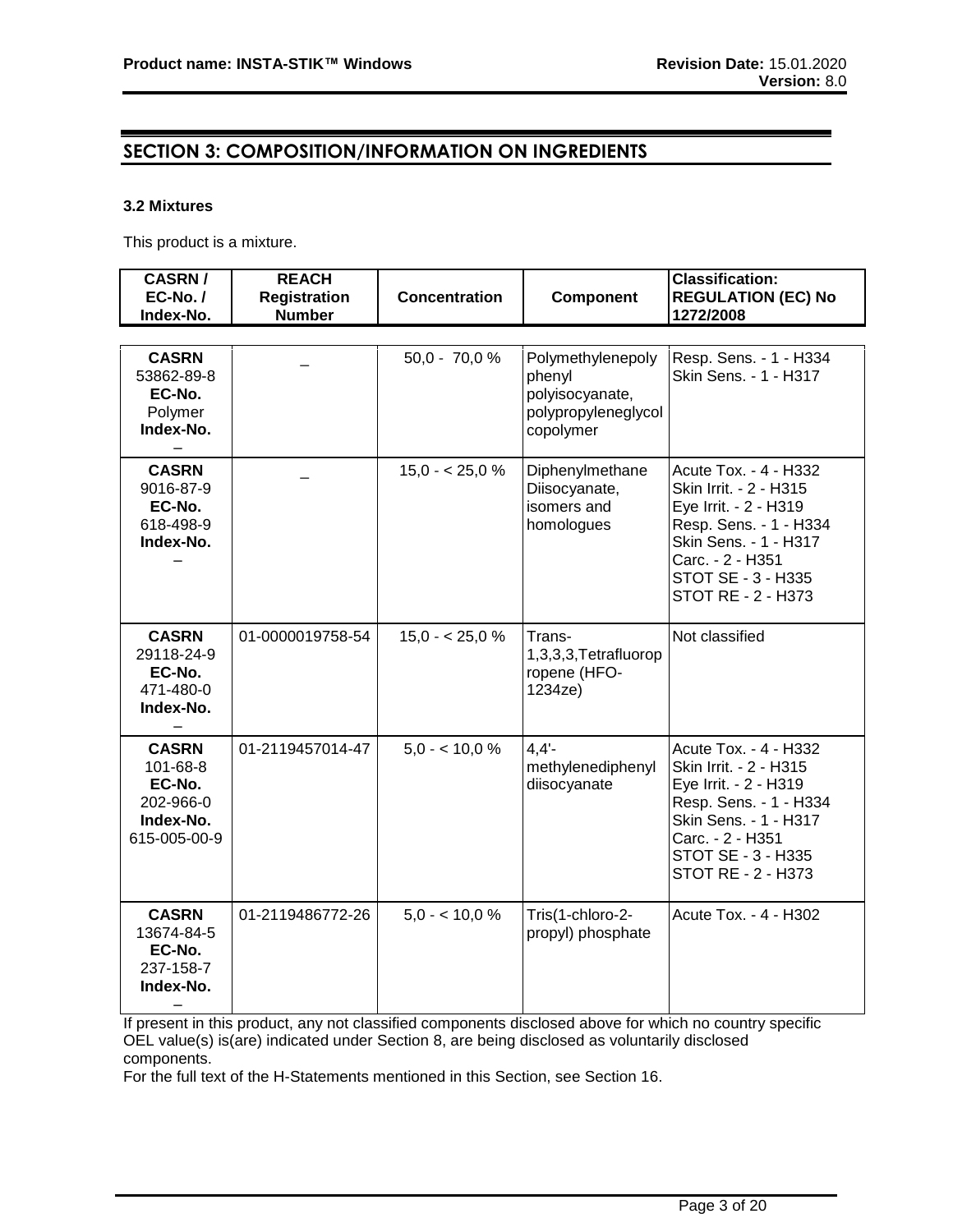*Note*

Note: CAS 101-68-8 is an MDI isomer that is part of CAS 9016-87-9.

### **SECTION 4: FIRST AID MEASURES**

#### **4.1 Description of first aid measures**

#### **General advice:**

First Aid responders should pay attention to self-protection and use the recommended protective clothing (chemical resistant gloves, splash protection). If potential for exposure exists refer to Section 8 for specific personal protective equipment.

**Inhalation:** Move person to fresh air. If not breathing, give artificial respiration; if by mouth to mouth use rescuer protection (pocket mask, etc). If breathing is difficult, oxygen should be administered by qualified personnel. Call a physician or transport to a medical facility.

**Skin contact:** Remove material from skin immediately by washing with soap and plenty of water. Remove contaminated clothing and shoes while washing. Seek medical attention if irritation persists. Wash clothing before reuse. An MDI skin decontamination study demonstrated that cleaning very soon after exposure is important, and that a polyglycol-based skin cleanser or corn oil may be more effective than soap and water. Discard items which cannot be decontaminated, including leather articles such as shoes, belts and watchbands. Suitable emergency safety shower facility should be available in work area.

**Eye contact:** Immediately flush eyes with water; remove contact lenses, if present, after the first 5 minutes, then continue flushing eyes for at least 15 minutes. Obtain medical attention without delay, preferably from an ophthalmologist. Suitable emergency eye wash facility should be immediately available.

**Ingestion:** If swallowed, seek medical attention. Do not induce vomiting unless directed to do so by medical personnel.

#### **4.2 Most important symptoms and effects, both acute and delayed:**

Aside from the information found under Description of first aid measures (above) and Indication of immediate medical attention and special treatment needed (below), any additional important symptoms and effects are described in Section 11: Toxicology Information.

#### **4.3 Indication of any immediate medical attention and special treatment needed**

**Notes to physician:** Excessive exposure may aggravate preexisting asthma and other respiratory disorders (e.g. emphysema, bronchitis, reactive airways dysfunction syndrome). Maintain adequate ventilation and oxygenation of the patient. May cause respiratory sensitization or asthma-like symptoms. Bronchodilators, expectorants and antitussives may be of help. Treat bronchospasm with inhaled beta2 agonist and oral or parenteral corticosteroids. Respiratory symptoms, including pulmonary edema, may be delayed. Persons receiving significant exposure should be observed 24-48 hours for signs of respiratory distress. If you are sensitized to diisocyanates, consult your physician regarding working with other respiratory irritants or sensitizers. Exposure may increase "myocardial irritability". Do not administer sympathomimetic drugs such as epinephrine unless absolutely necessary. Treatment of exposure should be directed at the control of symptoms and the clinical condition of the patient.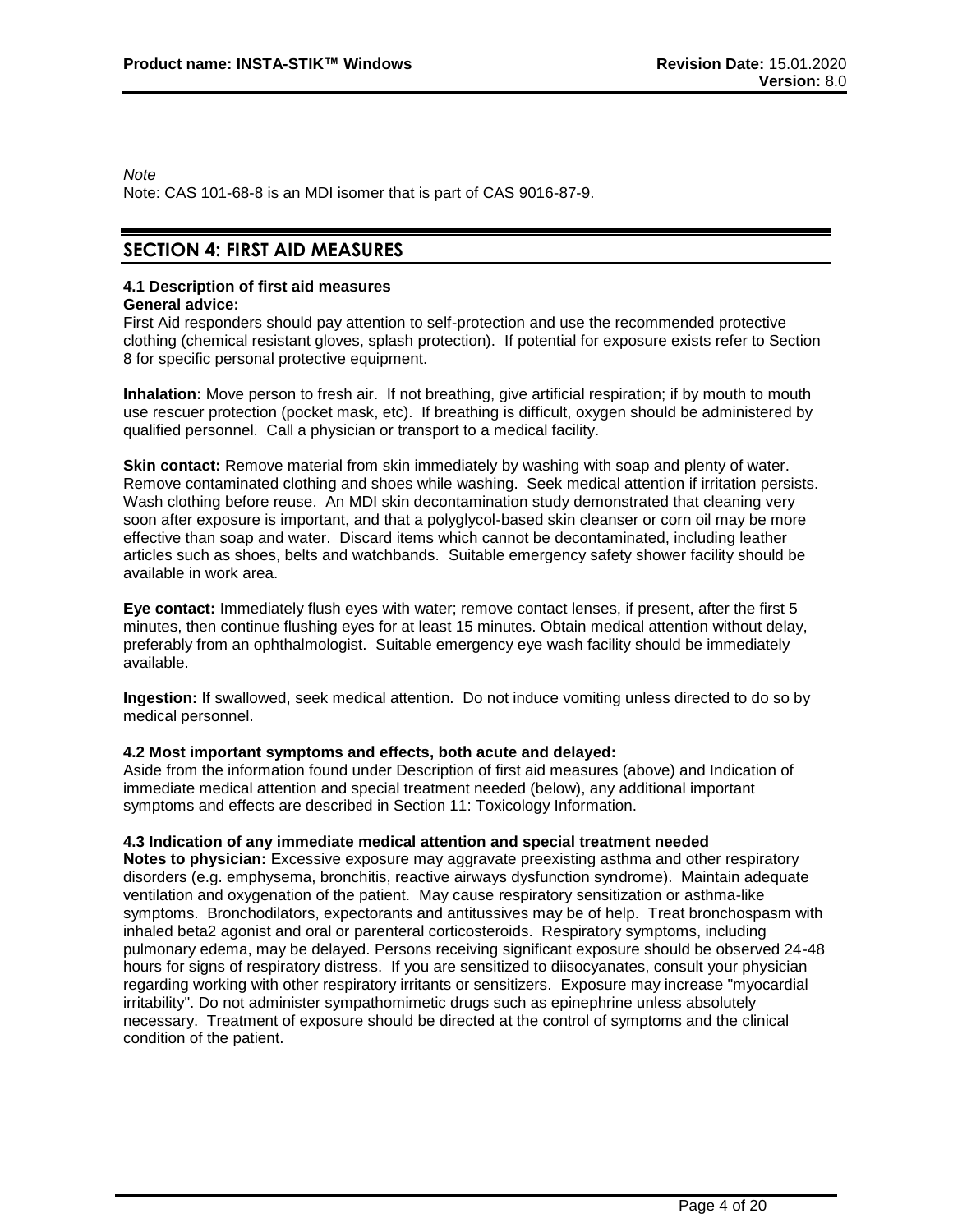### **SECTION 5: FIREFIGHTING MEASURES**

#### **5.1 Extinguishing media**

**Suitable extinguishing media:** Water fog or fine spray.. Dry chemical fire extinguishers.. Carbon dioxide fire extinguishers.. Foam.. Alcohol resistant foams (ATC type) are preferred. General purpose synthetic foams (including AFFF) or protein foams may function, but will be less effective..

**Unsuitable extinguishing media:** Do not use direct water stream.. May spread fire..

#### **5.2 Special hazards arising from the substance or mixture**

**Hazardous combustion products:** During a fire, smoke may contain the original material in addition to combustion products of varying composition which may be toxic and/or irritating.. Combustion products may include and are not limited to:. Nitrogen oxides.. Isocyanates.. Hydrogen fluoride.. Hydrogen halides.. Carbon dioxide..

**Unusual Fire and Explosion Hazards:** Some components of this product will burn in a fire situation.. Container may vent and/or rupture due to fire.. Vaporizes quickly at room temperature.. Dense smoke is produced when product burns..

#### **5.3 Advice for firefighters**

**Fire Fighting Procedures:** Keep people away. Isolate fire and deny unnecessary entry.. Stay upwind. Keep out of low areas where gases (fumes) can accumulate.. Do not use direct water stream. May spread fire.. Fight fire from protected location or safe distance. Consider the use of unmanned hose holders or monitor nozzles.. Immediately withdraw all personnel from the area in case of rising sound from venting safety device or discoloration of the container.. Move container from fire area if this is possible without hazard.. Use water spray to cool fire-exposed containers and fire-affected zone until fire is out..

**Special protective equipment for firefighters:** Wear positive-pressure self-contained breathing apparatus (SCBA) and protective fire fighting clothing (includes fire fighting helmet, coat, trousers, boots, and gloves).. Avoid contact with this material during fire fighting operations. If contact is likely, change to full chemical resistant fire fighting clothing with selfcontained breathing apparatus. If this is not available, wear full chemical resistant clothing with self-contained breathing apparatus and fight fire from a remote location.. For protective equipment in post-fire or non-fire clean-up situations, refer to the relevant sections..

### **SECTION 6: ACCIDENTAL RELEASE MEASURES**

**6.1 Personal precautions, protective equipment and emergency procedures:** Isolate area. Keep personnel out of low areas. Keep personnel out of confined or poorly ventilated areas. Keep upwind of spill. Ventilate area of leak or spill. Keep unnecessary and unprotected personnel from entering the area. If available, use foam to smother or suppress. Confined space entry procedures must be followed before entering the area. Refer to section 7, Handling, for additional precautionary measures. See Section 10 for more specific information. Use appropriate safety equipment. For additional information, refer to Section 8, Exposure Controls and Personal Protection.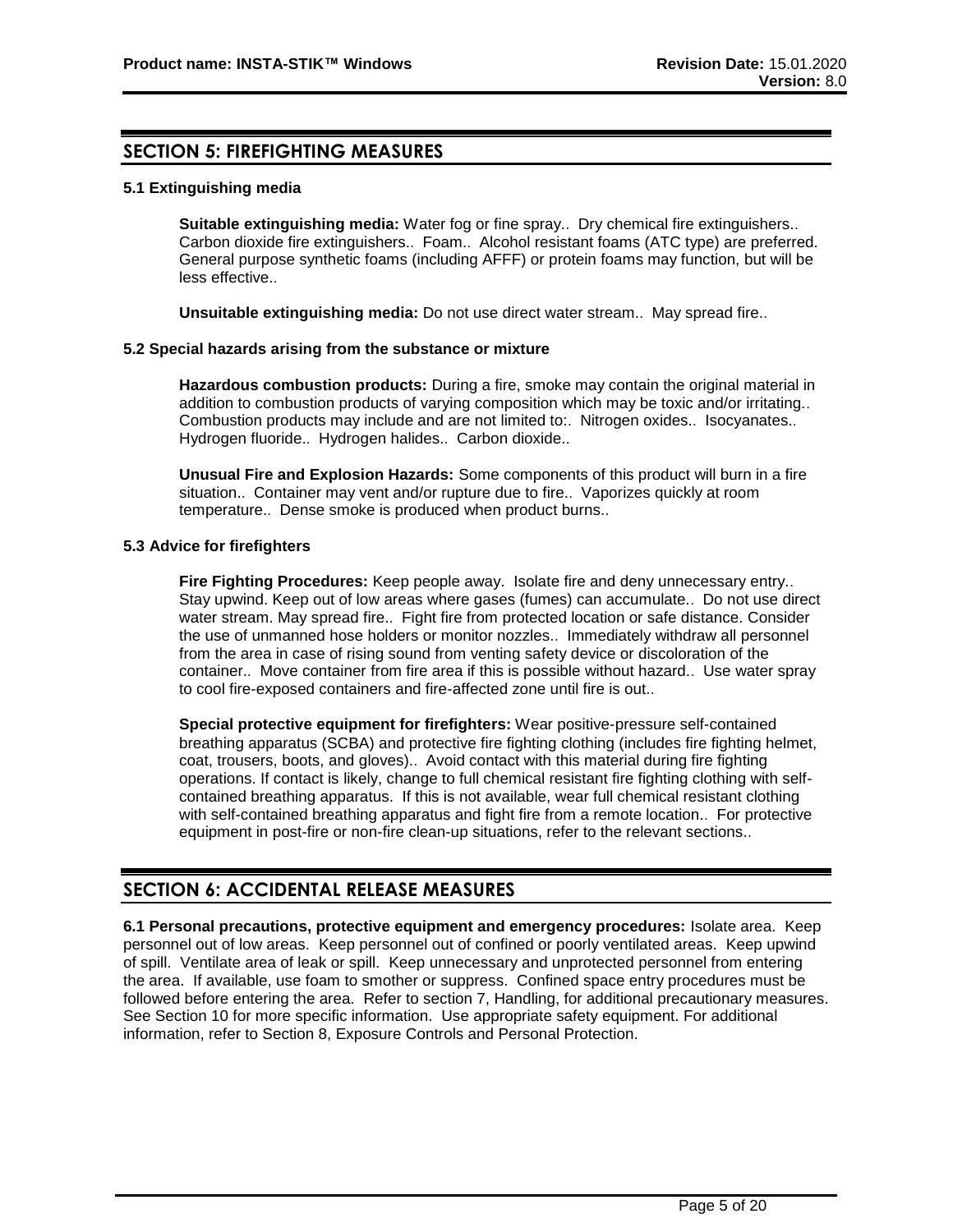**6.2 Environmental precautions:** Prevent from entering into soil, ditches, sewers, waterways and/or groundwater. See Section 12, Ecological Information.

**6.3 Methods and materials for containment and cleaning up:** Contain spilled material if possible. Absorb with materials such as: Sawdust. Dirt. Vermiculite. Sand. Clay. Cob grit. Milsorb®. Do NOT use absorbent materials such as: Cement powder (Note: may generate heat). Collect in suitable and properly labeled open containers. Do not place in sealed containers. Suitable containers include: Metal drums. Plastic drums. Polylined fiber pacs. Wash the spill site with large quantities of water. Attempt to neutralize by adding suitable decontaminant solution: Formulation 1: sodium carbonate 5 - 10%; liquid detergent 0.2 - 2%; water to make up to 100%, OR Formulation 2: concentrated ammonia solution 3 - 8%; liquid detergent 0.2 - 2%; water to make up to 100%. If ammonia is used, use good ventilation to prevent vapor exposure. Contact your supplier for clean-up assistance. See Section 13, Disposal Considerations, for additional information.

**6.4 Reference to other sections:** References to other sections, if applicable, have been provided in the previous sub-sections.

### **SECTION 7: HANDLING AND STORAGE**

**7.1 Precautions for safe handling:** Avoid contact with eyes, skin, and clothing. Avoid prolonged or repeated contact with skin. Avoid breathing vapor. Wash thoroughly after handling. Use with adequate ventilation. Keep container tightly closed. Contents under pressure. Do not puncture or incinerate container. Do not enter confined spaces unless adequately ventilated. The trans-1,3,3,3- Tetrafluoroprop-1-ene contained within this product can exhibit vapor flame limits under the right conditions. At 77°F (25°C), the lower flammable limit is approximately 5.3% by volume in air with 50% relative humidity, but it is non-flammable if humidity is not present. If specific operating conditions are such that concentrations of the trans-1,3,3,3-Tetrafluoroprop-1-ene above the lower flammable limit can accumulate in areas with high relative humidity and in the presence of high-energy electrical discharges or other ignition sources, additional measures such as increased ventilation or coded electrical equipment (class one, division two) may be warranted. See Section 8, EXPOSURE CONTROLS AND PERSONAL PROTECTION.

Spills of these organic materials on hot fibrous insulations may lead to lowering of the autoignition temperatures possibly resulting in spontaneous combustion.

**7.2 Conditions for safe storage, including any incompatibilities:** Store in a dry place. Protect from atmospheric moisture. Maintain a nitrogen atmosphere. Do not store product contaminated with water to prevent potential hazardous reaction. Avoid temperatures above 50°C (122°F) See Section 10 for more specific information. Additional storage and handling information on this product may be obtained by calling your sales or customer service contact.

| <b>Storage stability</b> |                        |
|--------------------------|------------------------|
| Storage temperature:     | <b>Storage Period:</b> |
| 5 - 30 °C                | 18 Month               |

**7.3 Specific end use(s):** See the technical data sheet on this product for further information.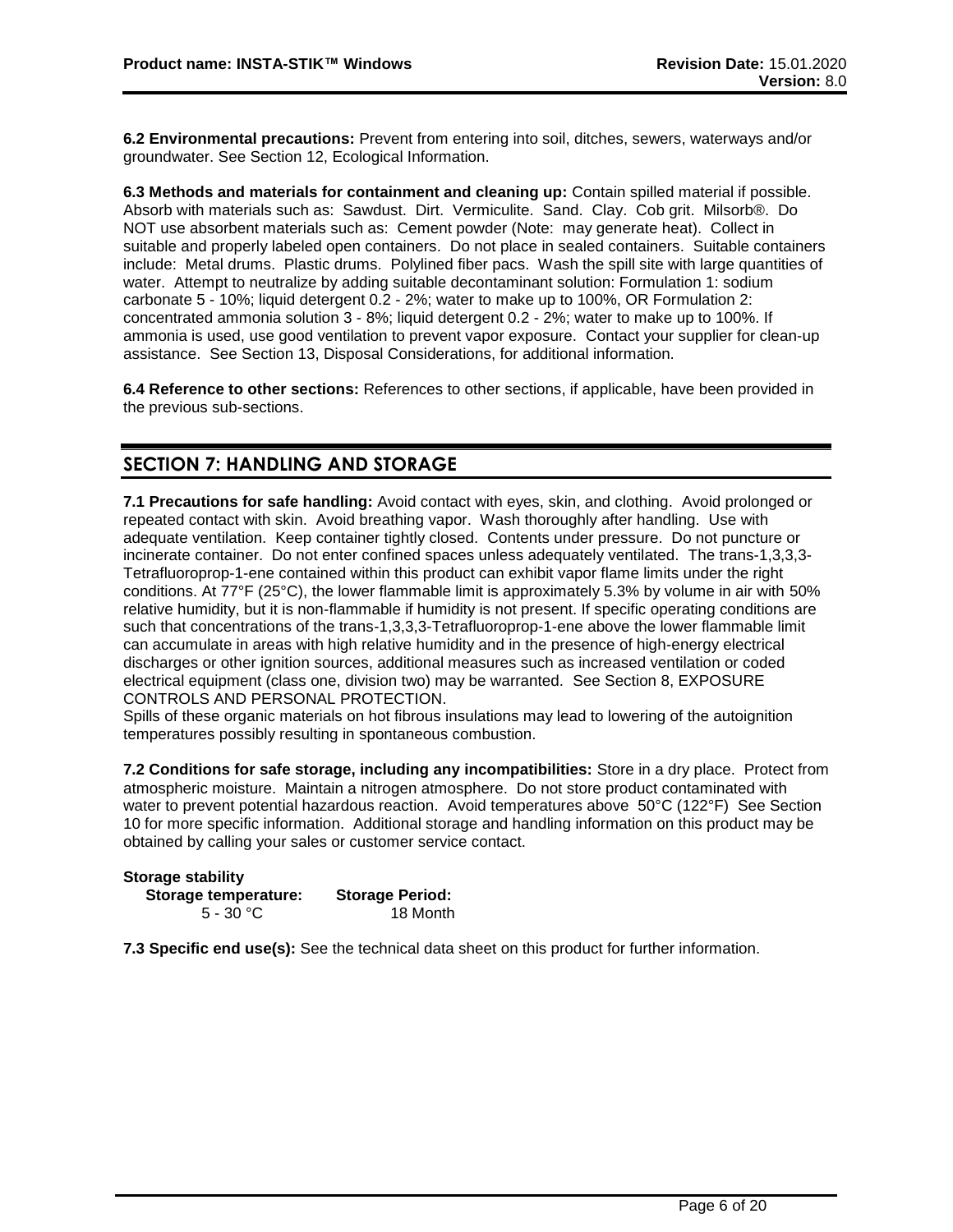### **SECTION 8: EXPOSURE CONTROLS/PERSONAL PROTECTION**

#### **8.1 Control parameters**

If exposure limits exist, they are listed below. If no exposure limits are displayed, then no values are applicable.

| <b>Component</b>       | <b>Regulation</b> | <b>Type of listing</b>                                    | Value       |
|------------------------|-------------------|-----------------------------------------------------------|-------------|
| 4,4'-methylenediphenyl | <b>ACGIH</b>      | TWA                                                       | $0,005$ ppm |
| diisocyanate           |                   |                                                           |             |
|                        |                   | Further information: resp sens: Respiratory sensitization |             |
|                        | Dow IHG           | TWA                                                       | $0,005$ ppm |
|                        | Dow IHG           | <b>STEL</b>                                               | $0,02$ ppm  |

#### **Derived No Effect Level**

4,4'-methylenediphenyl diisocyanate

#### **Workers**

| <b>Acute systemic effects</b> |                      |        | <b>Acute local effects</b> |        | Long-term systemic<br>effects |        | Long-term local effects |
|-------------------------------|----------------------|--------|----------------------------|--------|-------------------------------|--------|-------------------------|
| Dermal                        | Inhalation           | Dermal | Inhalation                 | Dermal | Inhalation                    | Dermal | Inhalation              |
| $50$ mg/kg                    | $0,1 \text{ mg/m}$ 3 | 28,7   | $0,1 \,\mathrm{mg/m3}$     | n.a.   | 0.05                          | n.a.   | $0,05 \,\mathrm{mg/m}$  |
| bw/day                        |                      | mg/cm2 |                            |        | ma/m3                         |        |                         |

#### **Consumers**

| <b>Acute systemic effects</b> |                   |            | <b>Acute local effects</b> |            | Long-term systemic effects |            |      | Long-term local<br>effects |            |
|-------------------------------|-------------------|------------|----------------------------|------------|----------------------------|------------|------|----------------------------|------------|
| Dermal                        | <b>Inhalation</b> | Oral       | Dermal                     | Inhalation | Dermal                     | Inhalation | Oral | Dermal                     | Inhalation |
| $25 \text{ mg/kg}$            | 0.05              | $20$ mg/kg | 17.2                       | 0.05       | n.a.                       | 0.025      | n.a. | n.a.                       | 0,025      |
| bw/dav                        | ma/m3             | bw/dav     | ma/cm2                     | ma/m3      |                            | ma/m3      |      |                            | mg/m3      |

### **Predicted No Effect Concentration**

4,4'-methylenediphenyl diisocyanate

| Compartment              | <b>PNEC</b>               |
|--------------------------|---------------------------|
| Fresh water              | $1$ mg/                   |
| Marine water             | $0,1$ mg/l                |
| Intermittent use/release | $10$ mg/                  |
| Soil                     | 1 mg/kg dry weight (d.w.) |
| Sewage treatment plant   | 1 $mg/l$                  |

#### **8.2 Exposure controls**

**Engineering controls:** Use only with adequate ventilation. Local exhaust ventilation may be necessary for some operations. Provide general and/or local exhaust ventilation to control airborne levels below the exposure guidelines. Exhaust systems should be designed to move the air away from the source of vapor/aerosol generation and people working at this point. The odor and irritancy of this material are inadequate to warn of excessive exposure. Lethal concentrations may exist in areas with poor ventilation.

#### **Individual protection measures**

**Eye/face protection:** Use chemical goggles. Chemical goggles should be consistent with EN 166 or equivalent.

**Skin protection**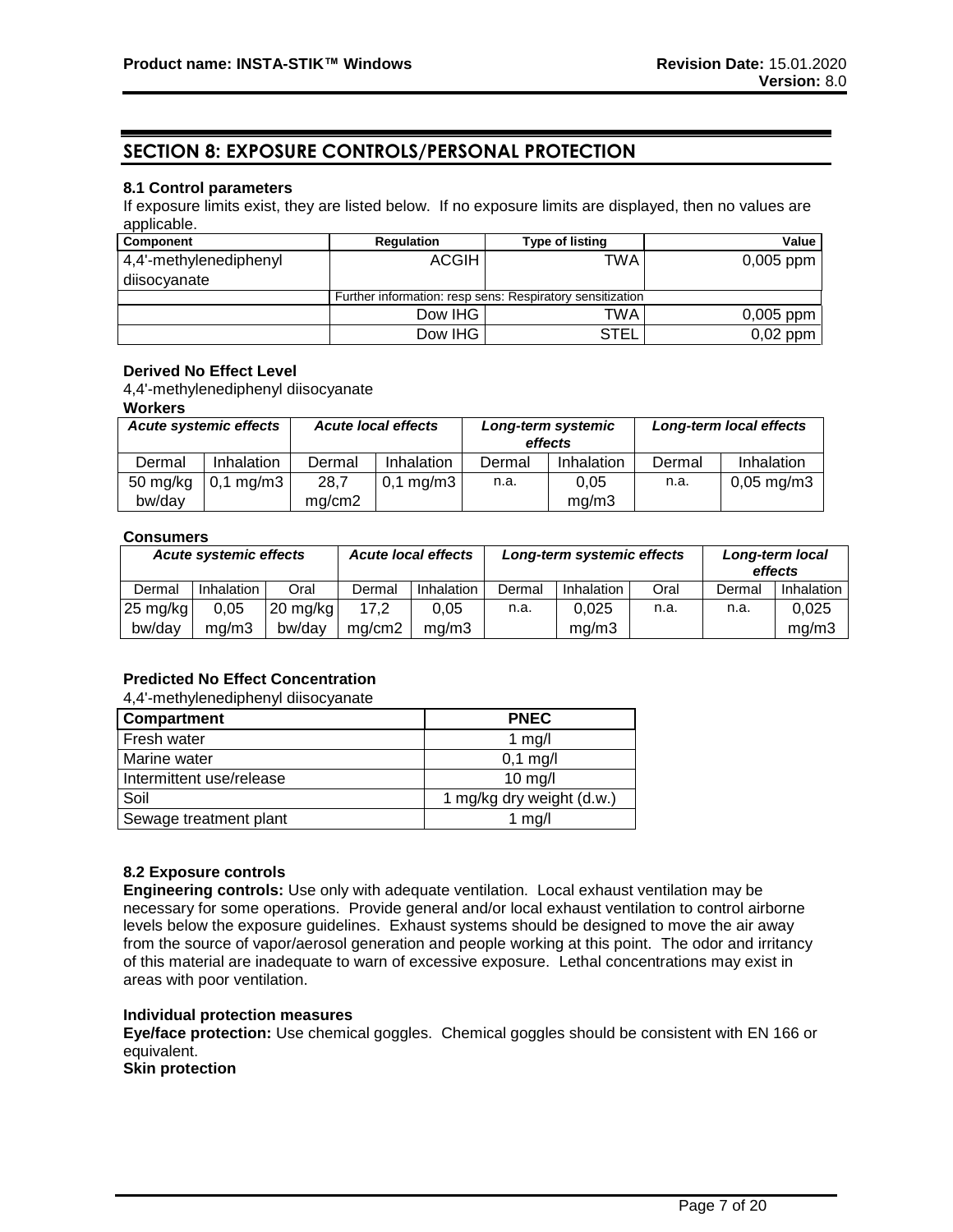**Hand protection:** Use chemical resistant gloves classified under Standard EN374: Protective gloves against chemicals and micro-organisms. Examples of preferred glove barrier materials include: Chlorinated polyethylene. Polyethylene. Ethyl vinyl alcohol laminate ("EVAL"). Viton. Examples of acceptable glove barrier materials include: Butyl rubber. Neoprene. Nitrile/butadiene rubber ("nitrile" or "NBR"). Polyvinyl chloride ("PVC" or "vinyl"). When prolonged or frequently repeated contact may occur, a glove with a protection class of 5 or higher (breakthrough time greater than 240 minutes according to EN 374) is recommended. When only brief contact is expected, a glove with a protection class of 3 or higher (breakthrough time greater than 60 minutes according to EN 374) is recommended. Glove thickness alone is not a good indicator of the level of protection a glove provides against a chemical substance as this level of protection is also highly dependent on the specific composition of the material that the glove is fabricated from. The thickness of the glove must, depending on model and type of material, generally be more than 0.35 mm to offer sufficient protection for prolonged and frequent contact with the substance. As an exception to this general rule it is known that multilayer laminate gloves may offer prolonged protection at thicknesses less than 0.35 mm. Other glove materials with a thickness of less than 0.35 mm may offer sufficient protection when only brief contact is expected. NOTICE: The selection of a specific glove for a particular application and duration of use in a workplace should also take into account all relevant workplace factors such as, but not limited to: Other chemicals which may be handled, physical requirements (cut/puncture protection, dexterity, thermal protection), potential body reactions to glove materials, as well as the instructions/specifications provided by the glove supplier.

**Other protection:** Use protective clothing chemically resistant to this material. Selection of specific items such as face shield, boots, apron, or full body suit will depend on the task.

**Respiratory protection:** Atmospheric levels should be maintained below the exposure guideline. When atmospheric levels may exceed the exposure guideline, use an approved air-purifying respirator equipped with an organic vapor sorbent and a particle filter. For situations where the atmospheric levels may exceed the level for which an air-purifying respirator is effective, use a positive-pressure air-supplying respirator (air line or self-contained breathing apparatus). For emergency response or for situations where the atmospheric level is unknown, use an approved positive-pressure selfcontained breathing apparatus or positive-pressure air line with auxiliary self-contained air supply. In confined or poorly ventilated areas, use an approved self-contained breathing apparatus or positive pressure air line with auxiliary self-contained air supply.

Use the following CE approved air-purifying respirator: Organic vapor cartridge with a particulate prefilter, type AP2 (meeting standard EN 14387).

#### **Environmental exposure controls**

See SECTION 7: Handling and storage and SECTION 13: Disposal considerations for measures to prevent excessive environmental exposure during use and waste disposal.

### **SECTION 9: PHYSICAL AND CHEMICAL PROPERTIES**

| Appearance                 | 9.1 Information on basic physical and chemical properties                                 |
|----------------------------|-------------------------------------------------------------------------------------------|
| <b>Physical state</b>      | Liguid.                                                                                   |
| Color                      | Gray                                                                                      |
| Odor                       | Musty                                                                                     |
| <b>Odor Threshold</b>      | 0,4 ppm Based on Literature for MDI. Odor is inadequate<br>warning of excessive exposure. |
| pH                         | Not applicable                                                                            |
| <b>Melting point/range</b> | No test data available                                                                    |
| <b>Freezing point</b>      | No test data available                                                                    |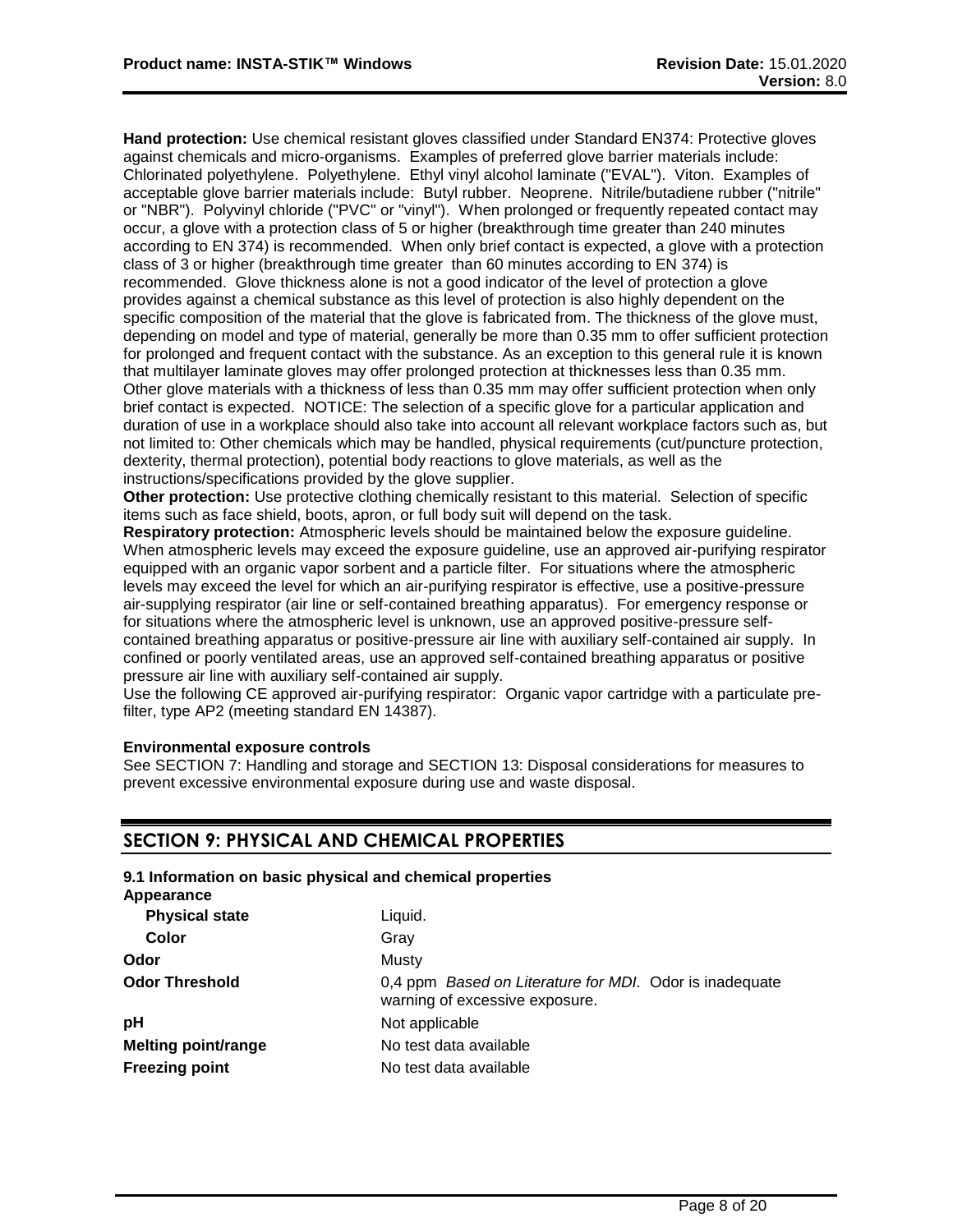| Boiling point (760 mmHg)                          | Not applicable                      |
|---------------------------------------------------|-------------------------------------|
| <b>Flash point</b>                                | closed cup No test data available   |
| <b>Evaporation Rate (Butyl Acetate</b><br>$= 1$   | No test data available              |
| Flammability (solid, gas)                         | Not Applicable                      |
| <b>Lower explosion limit</b>                      | No test data available              |
| <b>Upper explosion limit</b>                      | No test data available              |
| <b>Vapor Pressure</b>                             | Container is under pressure.        |
| <b>Relative Vapor Density (air = 1)</b>           | No test data available              |
| <b>Relative Density (water = 1)</b>               | 1,1 - 1,2 at 25 °C / 25 °C Supplier |
| <b>Water solubility</b>                           | insoluble                           |
| <b>Partition coefficient: n-</b><br>octanol/water | No data available                   |
| <b>Auto-ignition temperature</b>                  | No test data available              |
| <b>Decomposition temperature</b>                  | No test data available              |
| <b>Kinematic Viscosity</b>                        | Not applicable                      |
| <b>Explosive properties</b>                       | Not explosive                       |
| <b>Oxidizing properties</b>                       | No                                  |
| 9.2 Other information                             |                                     |
| <b>Molecular weight</b>                           | Not applicable                      |

NOTE: The physical data presented above are typical values and should not be construed as a specification.

# **SECTION 10: STABILITY AND REACTIVITY**

**10.1 Reactivity:** No data available

**10.2 Chemical stability:** Stable under recommended storage conditions. See Storage, Section 7. Unstable at elevated temperatures.

**10.3 Possibility of hazardous reactions:** Can occur. Elevated temperatures can cause hazardous polymerization.

**10.4 Conditions to avoid:** Avoid temperatures above 50°C (122°F) Elevated temperatures can cause container to vent and/or rupture. Exposure to elevated temperatures can cause product to decompose.

**10.5 Incompatible materials:** Avoid contact with: Acids. Alcohols. Amines. Ammonia. Bases. Metal compounds. Strong oxidizers. Products based on diisocyanates like TDI and MDI react with many materials to release heat. The reaction rate increases with temperature as well as with increased contact; these reactions can become violent. Contact is increased by stirring or if the other material acts as a solvent. Products based on diisocyanates such as TDI and MDI are not soluble in water and will sink to the bottom, but react slowly at the interface. The reaction forms carbon dioxide gas and a layer of solid polyurea. Reaction with water will generate carbon dioxide and heat.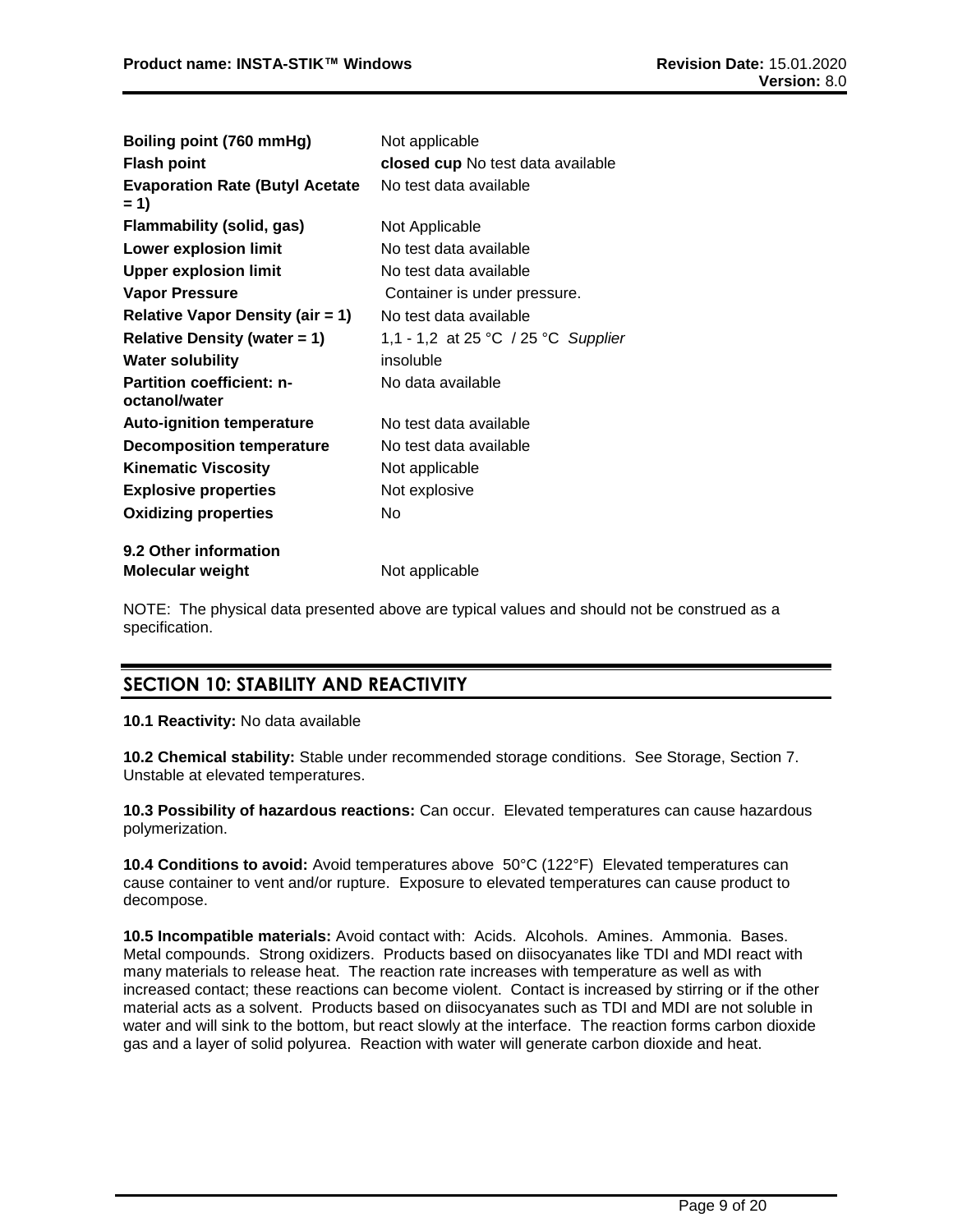**10.6 Hazardous decomposition products:** Decomposition products depend upon temperature, air supply and the presence of other materials.. Toxic gases are released during decomposition..

### **SECTION 11: TOXICOLOGICAL INFORMATION**

*Toxicological information appears in this section when such data is available.*

#### **11.1 Information on toxicological effects Acute toxicity**

#### **Acute oral toxicity**

Low toxicity if swallowed. Small amounts swallowed incidentally as a result of normal handling operations are not likely to cause injury; however, swallowing larger amounts may cause injury. Observations in animals include: Gastrointestinal irritation.

As product: Single dose oral LD50 has not been determined.

Based on information for component(s): LD50, Rat, > 2 000 mg/kg Estimated.

#### **Acute dermal toxicity**

Prolonged skin contact is unlikely to result in absorption of harmful amounts.

As product: The dermal LD50 has not been determined.

Based on information for component(s): LD50, Rabbit, > 2 000 mg/kg Estimated.

#### **Acute inhalation toxicity**

In confined or poorly ventilated areas, vapor can easily accumulate and can cause unconsciousness and death due to displacement of oxygen. Excessive exposure may cause irritation to upper respiratory tract (nose and throat) and lungs. May cause pulmonary edema (fluid in the lungs.) Effects may be delayed. Symptoms of excessive exposure may be anesthetic or narcotic effects; dizziness and drowsiness may be observed. Excessive exposure may increase sensitivity to epinephrine and increase myocardial irritability (irregular heartbeats). Decreased lung function has been associated with overexposure to isocyanates. As product: The LC50 has not been determined.

#### **Skin corrosion/irritation**

Prolonged contact may cause moderate skin irritation with local redness. Material may stick to skin causing irritation upon removal. May stain skin.

#### **Serious eye damage/eye irritation**

May cause moderate eye irritation. May cause slight temporary corneal injury.

#### **Sensitization**

Skin contact may cause an allergic skin reaction.

Animal studies have shown that skin contact with isocyanates may play a role in respiratory sensitization.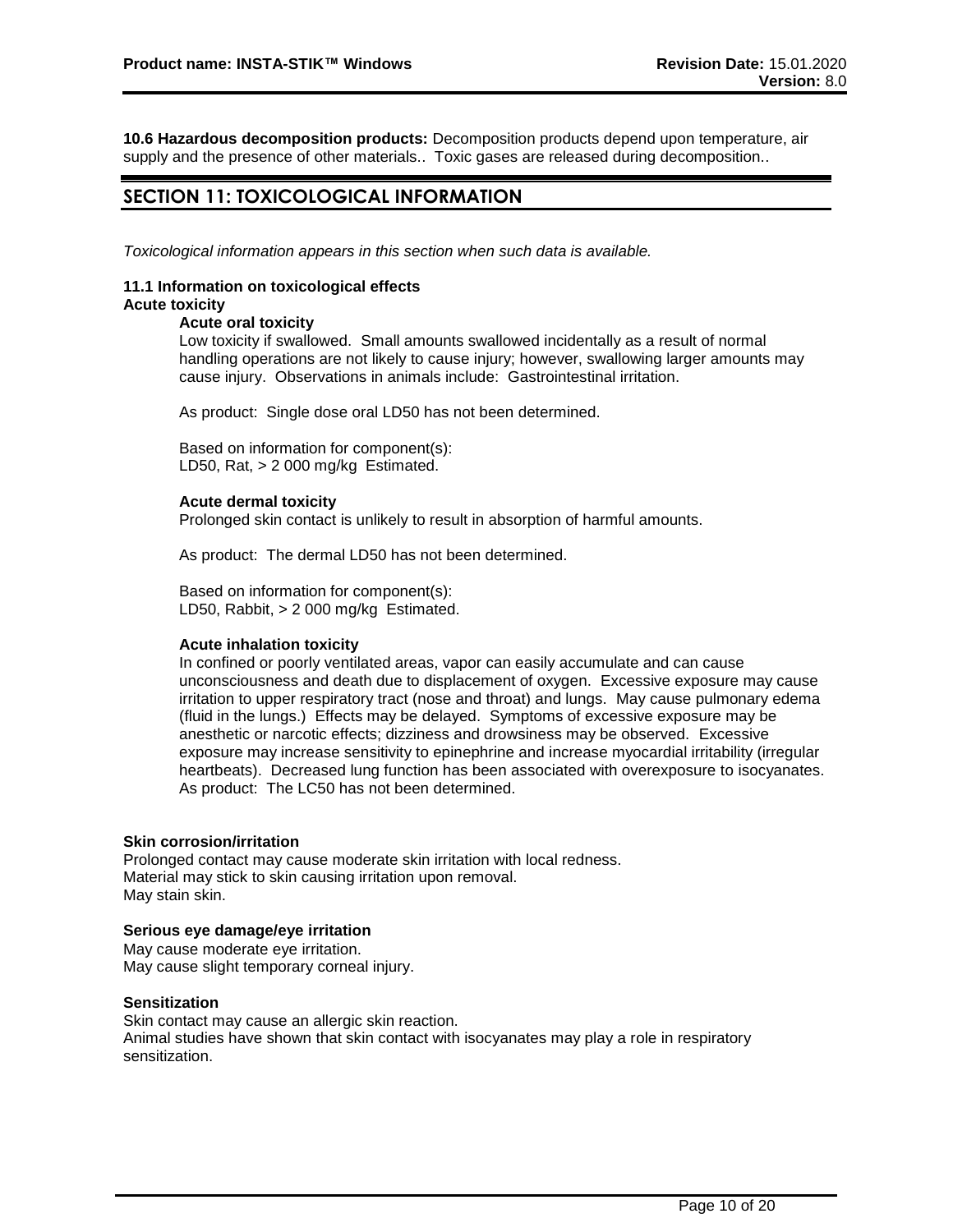May cause allergic respiratory reaction.

MDI concentrations below the exposure guidelines may cause allergic respiratory reactions in individuals already sensitized.

Asthma-like symptoms may include coughing, difficult breathing and a feeling of tightness in the chest. Occasionally, breathing difficulties may be life threatening.

#### **Specific Target Organ Systemic Toxicity (Single Exposure)**

Contains component(s) which are classified as specific target organ toxicant, single exposure, category 3.

#### **Specific Target Organ Systemic Toxicity (Repeated Exposure)**

Tissue injury in the upper respiratory tract and lungs has been observed in laboratory animals after repeated excessive exposures to MDI/polymeric MDI aerosols.

#### **Carcinogenicity**

Lung tumors have been observed in laboratory animals exposed to respirable aerosol droplets of MDI/Polymeric MDI (6 mg/m3) for their lifetime. Tumors occurred concurrently with respiratory irritation and lung injury. Current exposure guidelines are expected to protect against these effects reported for MDI.

#### **Teratogenicity**

In laboratory animals, MDI/polymeric MDI did not cause birth defects; other fetal effects occurred only at high doses which were toxic to the mother.

#### **Reproductive toxicity**

No relevant data found.

#### **Mutagenicity**

In vitro genetic toxicity studies were negative for component(s) tested. Genetic toxicity data on MDI are inconclusive. MDI was weakly positive in some in vitro studies; other in vitro studies were negative. Animal mutagenicity studies were predominantly negative.

#### **Aspiration Hazard**

Based on physical properties, not likely to be an aspiration hazard.

#### **COMPONENTS INFLUENCING TOXICOLOGY:**

#### **Polymethylenepolyphenyl polyisocyanate, polypropyleneglycol copolymer**

#### **Acute inhalation toxicity**

At room temperature, vapors are minimal due to low volatility. However, certain operations may generate vapor or mist concentrations sufficient to cause respiratory irritation and other adverse effects. Such operations include those in which the material is heated, sprayed or otherwise mechanically dispersed such as drumming, venting or pumping. Excessive exposure may cause irritation to upper respiratory tract (nose and throat) and lungs. May cause pulmonary edema (fluid in the lungs.) Effects may be delayed. Decreased lung function has been associated with overexposure to isocyanates.

The LC50 has not been determined.

#### **Diphenylmethane Diisocyanate, isomers and homologues**

**Acute inhalation toxicity** LC50, Rat, 4 Hour, dust/mist, 0,49 mg/l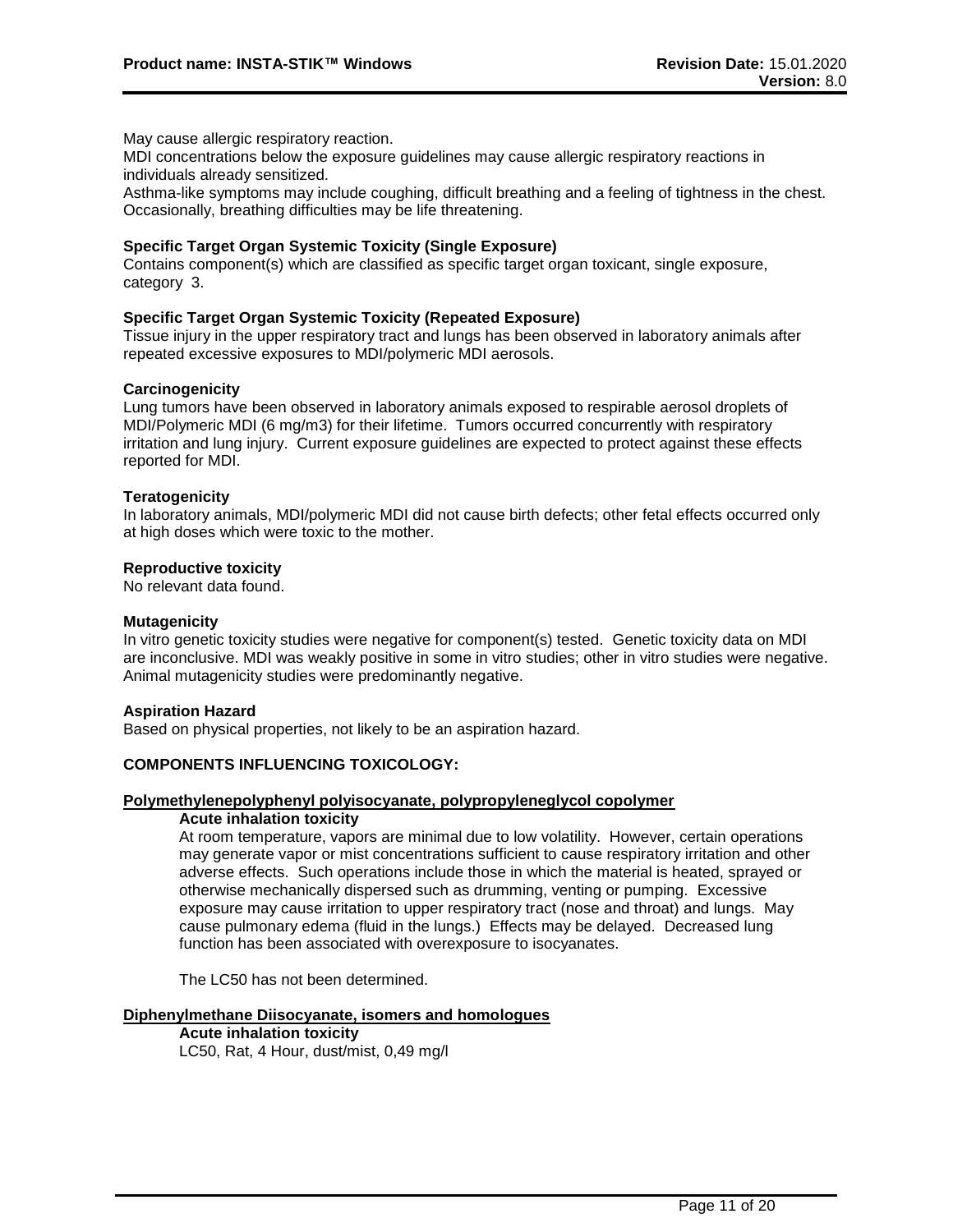For similar material(s): 4,4'-Methylenediphenyl diisocyanate (CAS 101-68-8). LC50, Rat, 1 Hour, Aerosol, 2,24 mg/l

For similar material(s): 2,4'-Diphenylmethane diisocyanate (CAS 5873-54-1). LC50, Rat, 4 Hour, Aerosol, 0,387 mg/l

#### **Trans-1,3,3,3,Tetrafluoropropene (HFO-1234ze)**

#### **Acute inhalation toxicity**

Prolonged excessive exposure may cause adverse effects. In confined or poorly ventilated areas, vapor can easily accumulate and can cause unconsciousness and death due to displacement of oxygen. May cause respiratory irritation and central nervous system depression. Symptoms may include headache, dizziness and drowsiness, progressing to incoordination and unconsciousness. Symptoms of excessive exposure may be anesthetic or narcotic effects; dizziness and drowsiness may be observed. Excessive exposure may increase sensitivity to epinephrine and increase myocardial irritability (irregular heartbeats).

LC50, Rat, 4 Hour, vapour, > 207000 ppm

#### **4,4'-methylenediphenyl diisocyanate**

**Acute inhalation toxicity** LC50, Rat, 1 Hour, dust/mist, 2,24 mg/l

#### **Tris(1-chloro-2-propyl) phosphate**

**Acute inhalation toxicity**

No deaths occurred at this concentration. LC50, Rat, 4 Hour, dust/mist, > 7 mg/l

### **SECTION 12: ECOLOGICAL INFORMATION**

*Ecotoxicological information appears in this section when such data is available.*

#### **12.1 Toxicity**

### **Polymethylenepolyphenyl polyisocyanate, polypropyleneglycol copolymer**

#### **Acute toxicity to fish**

Not expected to be acutely toxic to aquatic organisms.

#### **Diphenylmethane Diisocyanate, isomers and homologues**

#### **Acute toxicity to fish**

The measured ecotoxicity is that of the hydrolyzed product, generally under conditions maximizing production of soluble species.

Material is not classified as dangerous to aquatic organisms (LC50/EC50/IC50/LL50/EL50 greater than 100 mg/L in most sensitive species).

Based on information for a similar material:

LC50, Danio rerio (zebra fish), static test, 96 Hour, > 1 000 mg/l, OECD Test Guideline 203 or **Equivalent** 

### **Acute toxicity to aquatic invertebrates**

Based on information for a similar material: EC50, Daphnia magna (Water flea), static test, 24 Hour, > 1 000 mg/l, OECD Test Guideline 202 or Equivalent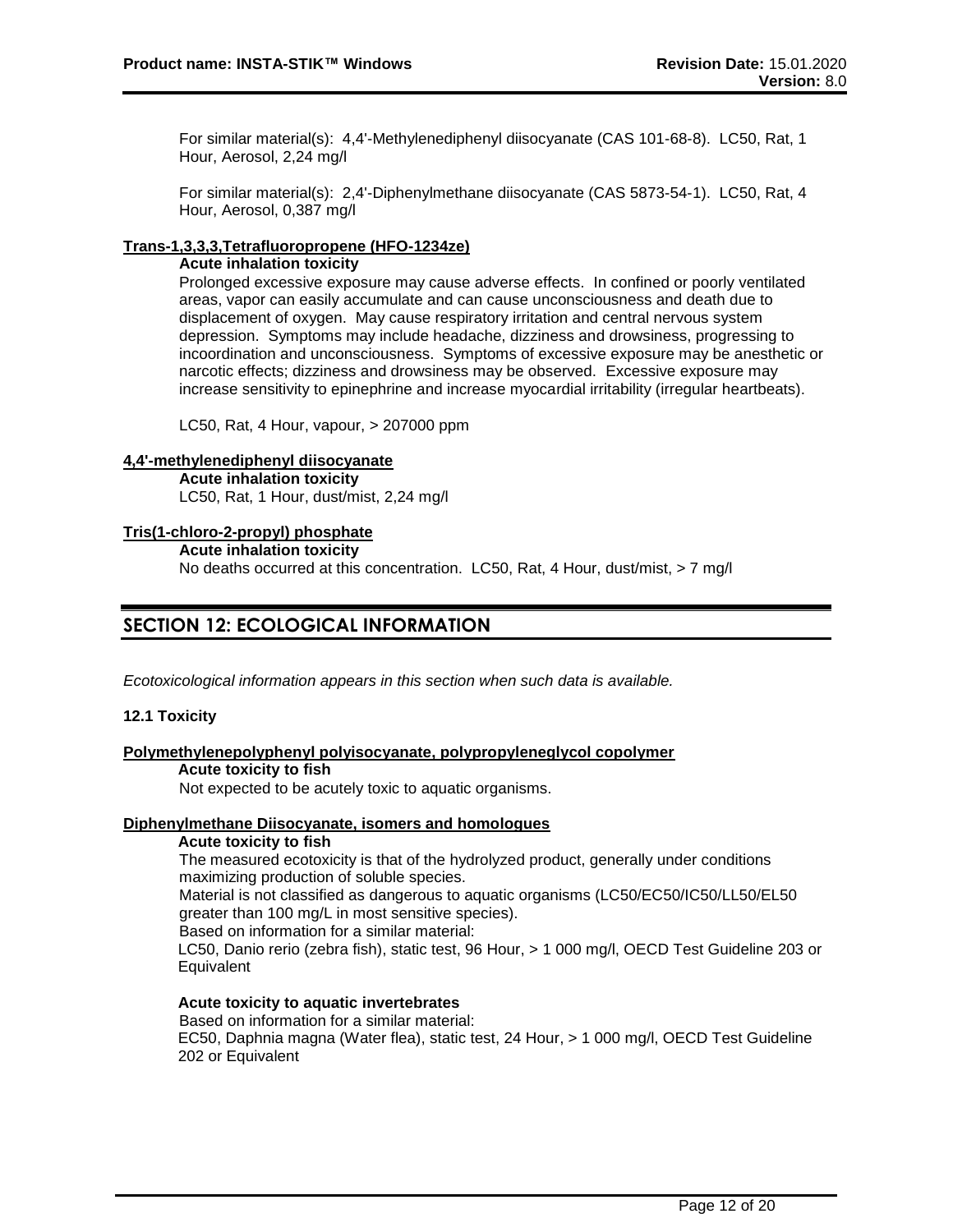### **Acute toxicity to algae/aquatic plants**

Based on information for a similar material: NOEC, Desmodesmus subspicatus (green algae), static test, 72 Hour, Growth rate inhibition, 1 640 mg/l, OECD Test Guideline 201 or Equivalent

#### **Toxicity to bacteria**

Based on information for a similar material: EC50, activated sludge, static test, 3 Hour, Respiration rates., > 100 mg/l

#### **Toxicity to soil-dwelling organisms**

EC50, Eisenia fetida (earthworms), Based on information for a similar material:, 14 d, > 1 000 mg/kg

#### **Toxicity to terrestrial plants**

EC50, Avena sativa (oats), Growth inhibition, 1 000 mg/l EC50, Lactuca sativa (lettuce), Growth inhibition, 1 000 mg/l

#### **Trans-1,3,3,3,Tetrafluoropropene (HFO-1234ze)**

**Acute toxicity to fish** Material is not classified as dangerous to aquatic organisms (LC50/EC50/IC50/LL50/EL50 greater than 100 mg/L in most sensitive species). NOEC, Cyprinus carpio (Carp), Static, 96 Hour, > 117 mg/l

#### **Acute toxicity to aquatic invertebrates**

EC50, Daphnia magna (Water flea), Static, 48 Hour, > 160 mg/l

#### **Acute toxicity to algae/aquatic plants**

NOEC, Algae, 72 Hour, Other, > 170 mg/l

#### **4,4'-methylenediphenyl diisocyanate**

#### **Acute toxicity to fish**

The measured ecotoxicity is that of the hydrolyzed product, generally under conditions maximizing production of soluble species. Material is not classified as dangerous to aquatic organisms (LC50/EC50/IC50/LL50/EL50 greater than 100 mg/L in most sensitive species).

Based on information for a similar material:

LC50, Danio rerio (zebra fish), static test, 96 Hour, > 1 000 mg/l, OECD Test Guideline 203 or **Equivalent** 

#### **Acute toxicity to aquatic invertebrates**

Based on information for a similar material: EC50, Daphnia magna (Water flea), static test, 24 Hour, > 1 000 mg/l, OECD Test Guideline 202 or Equivalent

#### **Acute toxicity to algae/aquatic plants**

Based on information for a similar material: NOEC, Desmodesmus subspicatus (green algae), static test, 72 Hour, Growth rate inhibition, 1 640 mg/l, OECD Test Guideline 201 or Equivalent

#### **Toxicity to bacteria**

Based on information for a similar material: EC50, activated sludge, static test, 3 Hour, Respiration rates., > 100 mg/l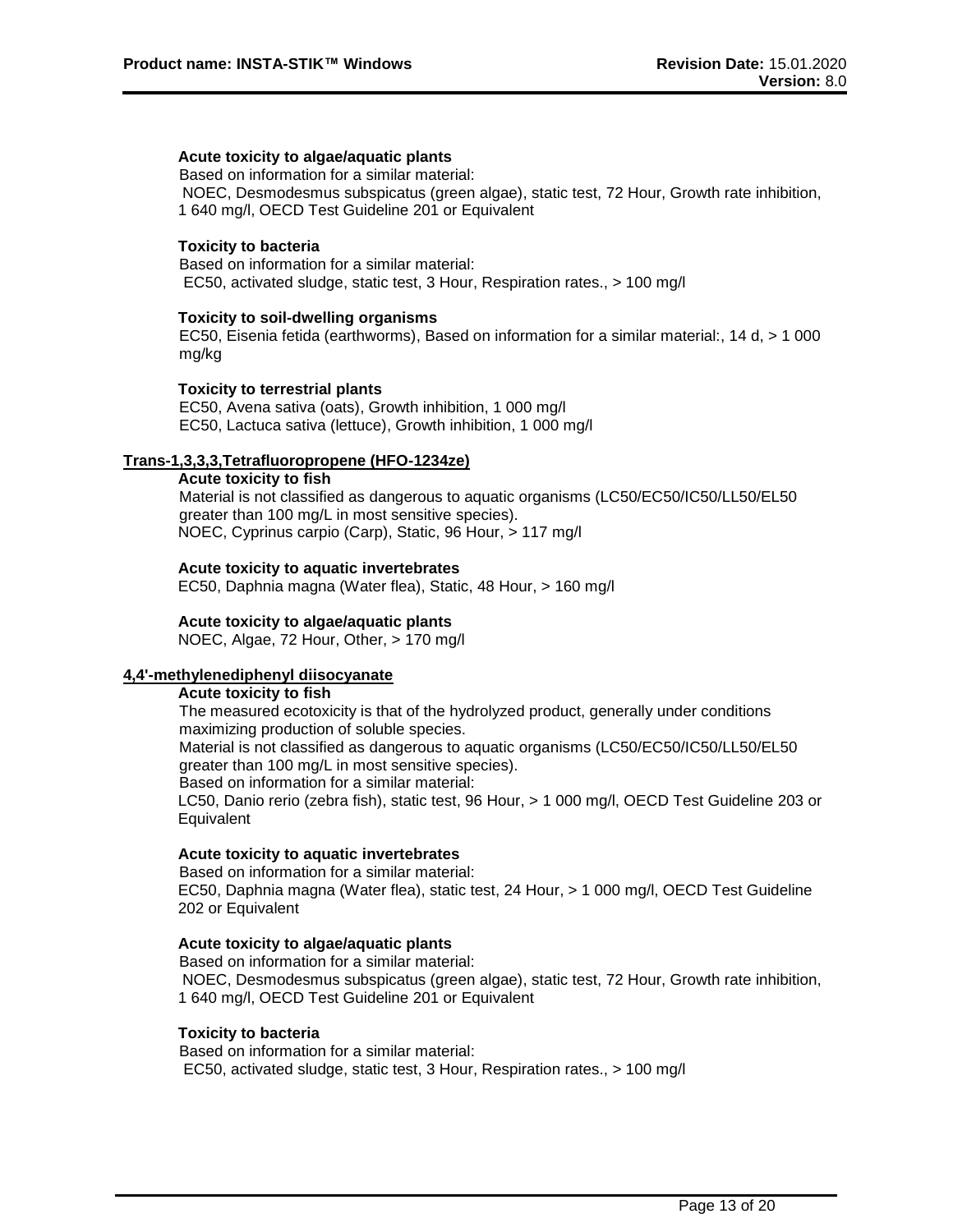#### **Toxicity to soil-dwelling organisms**

EC50, Eisenia fetida (earthworms), Based on information for a similar material:, 14 d, > 1 000 mg/kg

#### **Toxicity to terrestrial plants**

EC50, Avena sativa (oats), Growth inhibition, 1 000 mg/l EC50, Lactuca sativa (lettuce), Growth inhibition, 1 000 mg/l

#### **Tris(1-chloro-2-propyl) phosphate**

#### **Acute toxicity to fish**

Material is harmful to aquatic organisms (LC50/EC50/IC50 between 10 and 100 mg/L in the most sensitive species). LC50, Lepomis macrochirus (Bluegill sunfish), static test, 96 Hour, 84 mg/l, OECD Test Guideline 203 or Equivalent

#### **Acute toxicity to aquatic invertebrates**

EC50, Daphnia magna (Water flea), 48 Hour, 131 mg/l

#### **Acute toxicity to algae/aquatic plants**

ErC50, Pseudokirchneriella subcapitata (green algae), static test, 96 Hour, Growth rate inhibition, 82 mg/l, OECD Test Guideline 201 or Equivalent

#### **Toxicity to bacteria**

EC50, activated sludge, Respiration inhibition, 3 Hour, 784 mg/l, OECD 209 Test

#### **Chronic toxicity to aquatic invertebrates**

NOEC, Daphnia magna (Water flea), semi-static test, 21 d, number of offspring, 32 mg/l

#### **12.2 Persistence and degradability**

#### **Polymethylenepolyphenyl polyisocyanate, polypropyleneglycol copolymer**

**Biodegradability:** Expected to degrade slowly in the environment.

#### **Diphenylmethane Diisocyanate, isomers and homologues**

**Biodegradability:** In the aquatic and terrestrial environment, material reacts with water forming predominantly insoluble polyureas which appear to be stable. In the atmospheric environment, material is expected to have a short tropospheric half-life, based on calculations and by analogy with related diisocyanates. 10-day Window: Not applicable

# **Biodegradation:** 0 %

# **Exposure time:** 28 d

**Method:** OECD Test Guideline 302C or Equivalent

#### **Trans-1,3,3,3,Tetrafluoropropene (HFO-1234ze)**

**Biodegradability:** Based on stringent OECD test guidelines, this material cannot be considered as readily biodegradable; however, these results do not necessarily mean that the material is not biodegradable under environmental conditions.

#### **4,4'-methylenediphenyl diisocyanate**

**Biodegradability:** In the aquatic and terrestrial environment, material reacts with water forming predominantly insoluble polyureas which appear to be stable. In the atmospheric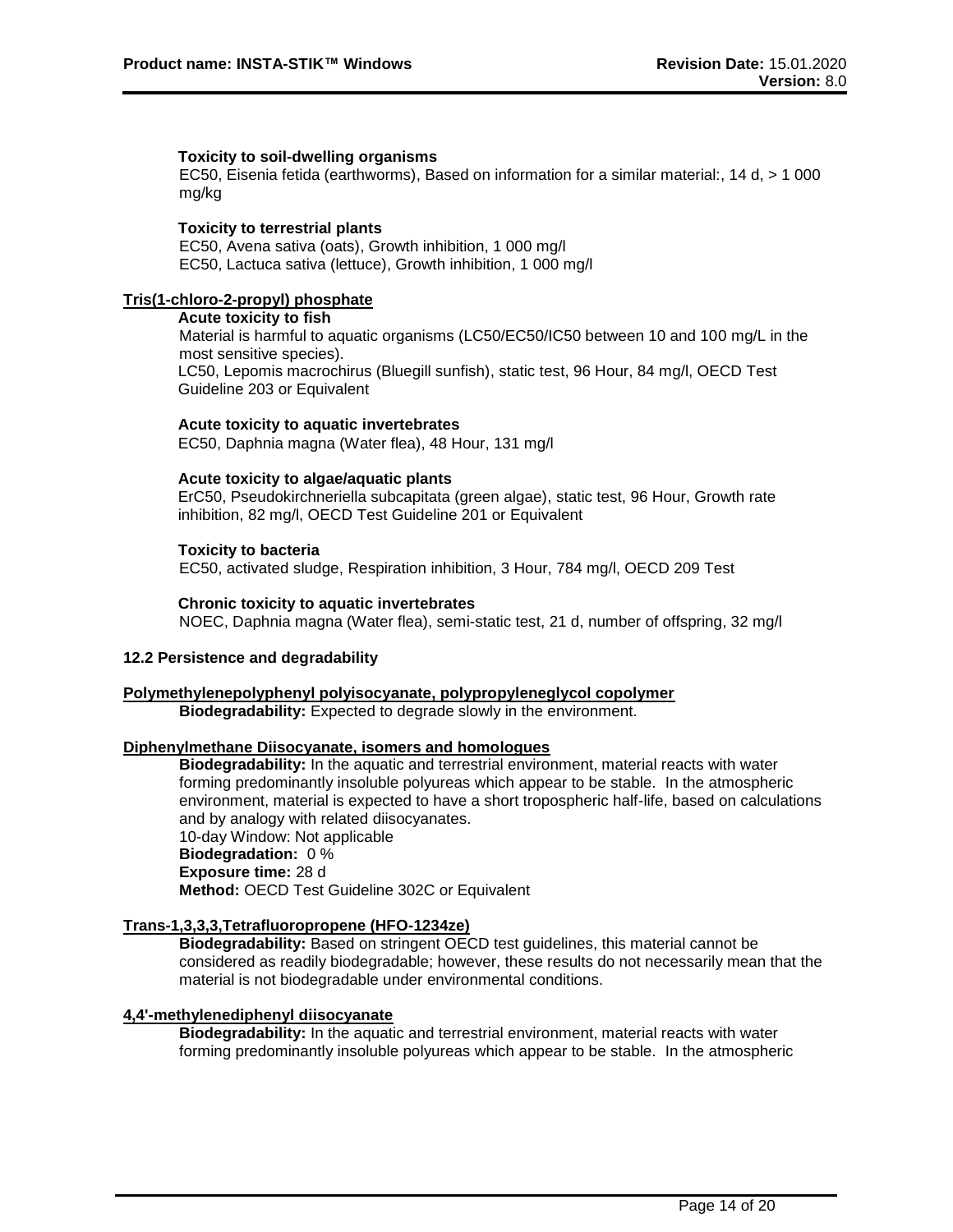environment, material is expected to have a short tropospheric half-life, based on calculations and by analogy with related diisocyanates. 10-day Window: Not applicable **Biodegradation:** 0 % **Exposure time:** 28 d **Method:** OECD Test Guideline 302C or Equivalent

#### **Tris(1-chloro-2-propyl) phosphate**

**Biodegradability:** Material is expected to biodegrade very slowly (in the environment). Fails to pass OECD/EEC tests for ready biodegradability. Material is ultimately biodegradable (reaches > 70% mineralization in OECD test(s) for inherent biodegradability). 10-day Window: Fail **Biodegradation:** 14 % **Exposure time:** 28 d **Method:** OECD Test Guideline 301E or Equivalent 10-day Window: Not applicable **Biodegradation:** 95 % **Exposure time:** 64 d **Method:** OECD Test Guideline 302A or Equivalent

#### **12.3 Bioaccumulative potential**

**Bioaccumulation:** No data available.

#### **12.4 Mobility in soil**

#### **Polymethylenepolyphenyl polyisocyanate, polypropyleneglycol copolymer**

In the aquatic and terrestrial environment, movement is expected to be limited by its reaction with water forming predominantly insoluble polyureas.

#### **Diphenylmethane Diisocyanate, isomers and homologues**

In the aquatic and terrestrial environment, movement is expected to be limited by its reaction with water forming predominantly insoluble polyureas.

#### **Trans-1,3,3,3,Tetrafluoropropene (HFO-1234ze)**

Potential for mobility in soil is medium (Koc between 150 and 500). **Partition coefficient (Koc):** 180 Estimated.

#### **4,4'-methylenediphenyl diisocyanate**

In the aquatic and terrestrial environment, movement is expected to be limited by its reaction with water forming predominantly insoluble polyureas.

#### **Tris(1-chloro-2-propyl) phosphate**

Potential for mobility in soil is slight (Koc between 2000 and 5000). **Partition coefficient (Koc):** 1300 Estimated.

#### **12.5 Results of PBT and vPvB assessment**

#### **Polymethylenepolyphenyl polyisocyanate, polypropyleneglycol copolymer**

This substance has not been assessed for persistence, bioaccumulation and toxicity (PBT).

#### **Diphenylmethane Diisocyanate, isomers and homologues**

This substance is not considered to be persistent, bioaccumulating and toxic (PBT).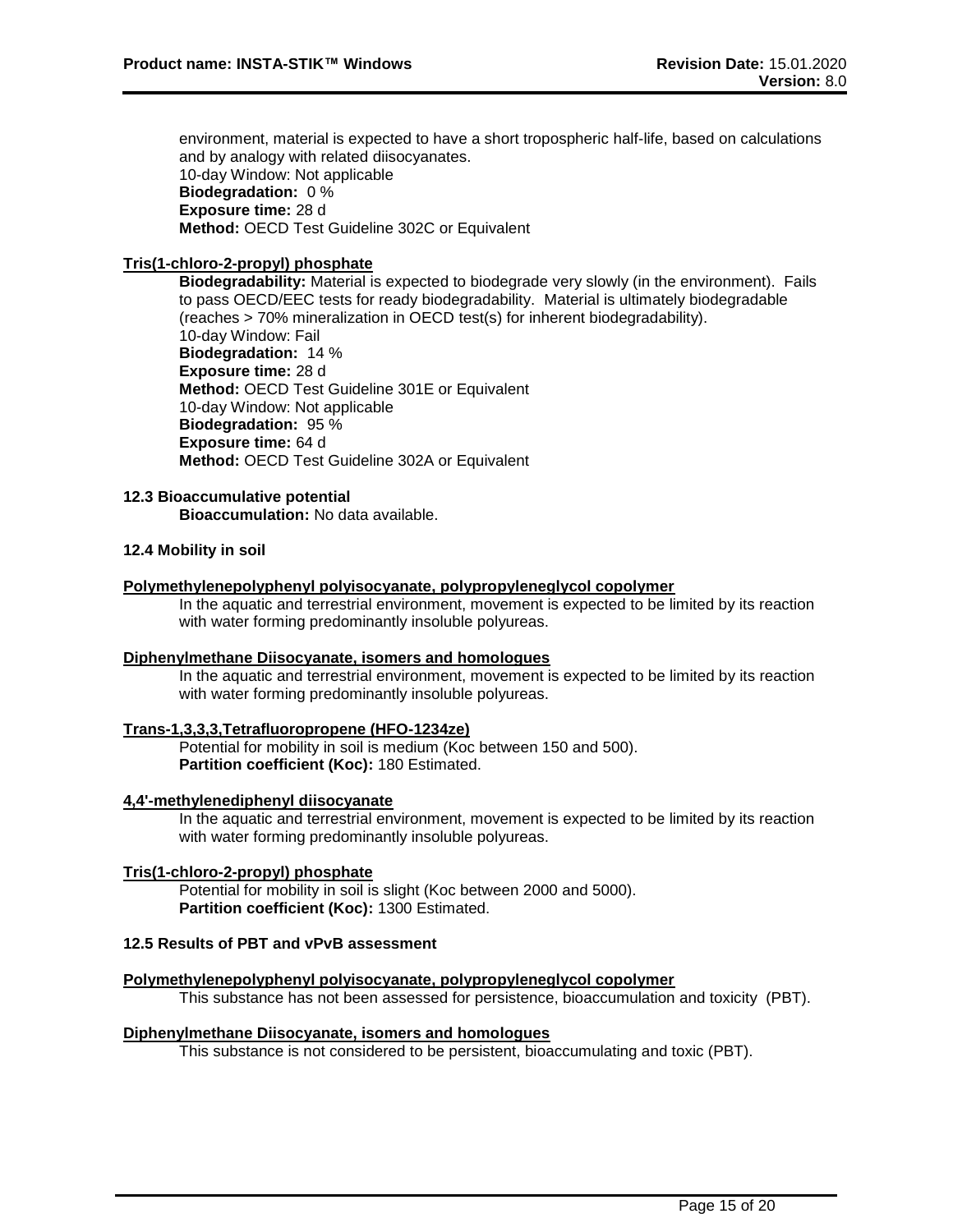#### **Trans-1,3,3,3,Tetrafluoropropene (HFO-1234ze)**

This substance has not been assessed for persistence, bioaccumulation and toxicity (PBT).

#### **4,4'-methylenediphenyl diisocyanate**

This substance is not considered to be persistent, bioaccumulating and toxic (PBT).

#### **Tris(1-chloro-2-propyl) phosphate**

This substance is not considered to be persistent, bioaccumulating and toxic (PBT). This substance is not considered to be very persistent and very bioaccumulating (vPvB).

#### **12.6 Other adverse effects**

Product contains no ozone-depleting components.

### **SECTION 13: DISPOSAL CONSIDERATIONS**

#### **13.1 Waste treatment methods**

This product, when being disposed of in its unused and uncontaminated state should be treated as a hazardous waste according to EC Directive 2008/98/EC. Any disposal practices must be in compliance with all national and provincial laws and any municipal or local by-laws governing hazardous waste. For used, contaminated and residual materials additional evaluations may be required. Do not dump into any sewers, on the ground, or into any body of water. Incineration under approved, controlled conditions using incinerators suitable or designed for the disposal of hazardous chemical wastes, is the preferred method for disposal. Small quantities of waste may be pretreated for example with polyol, to neutralise prior to disposal. Empty drums should be decontaminated (see Section 6) and either punctured and scrapped or given to an approved drum reconditioner.

The definitive assignment of this material to the appropriate EWC group and thus its proper EWC code will depend on the use that is made of this material. Contact the authorized waste disposal services.

### **SECTION 14: TRANSPORT INFORMATION**

#### **Classification for ROAD and Rail transport (ADR/RID):**

| 14.1 UN number                                      | <b>UN 3500</b>                                                            |
|-----------------------------------------------------|---------------------------------------------------------------------------|
| 14.2 UN proper shipping name                        | CHEMICAL UNDER PRESSURE, N.O.S. (Trans-1,3,3,3-<br>Tetrafluoroprop-1-ene) |
| 14.3 Transport hazard class(es)                     | 2                                                                         |
| 14.4 Packing group                                  | Not applicable                                                            |
| 14.5 Environmental hazards                          | Not considered environmentally hazardous based on<br>available data.      |
| 14.6 Special precautions for user                   | Hazard Identification Number: 20                                          |
| <b>Classification for SEA transport (IMO-IMDG):</b> |                                                                           |
| 14.1 UN number                                      | <b>UN 3500</b>                                                            |
| 14.2 UN proper shipping name                        | CHEMICAL UNDER PRESSURE, N.O.S. (Trans-1,3,3,3-                           |

Tetrafluoroprop-1-ene)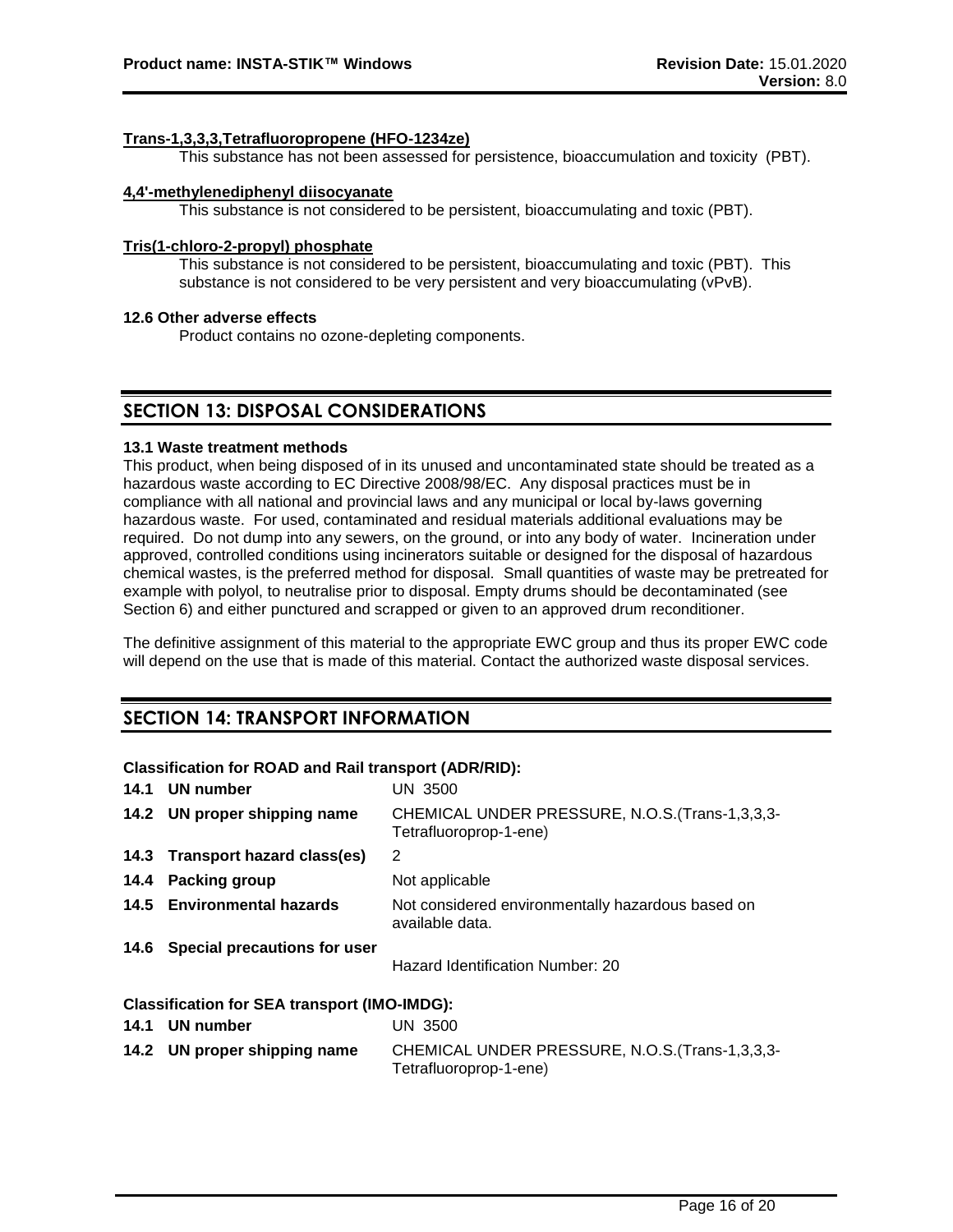|      | 14.3 Transport hazard class(es)                                                                    | 2.2                                                                       |
|------|----------------------------------------------------------------------------------------------------|---------------------------------------------------------------------------|
|      | 14.4 Packing group                                                                                 | Not applicable                                                            |
|      | 14.5 Environmental hazards                                                                         | Not considered as marine pollutant based on available data.               |
| 14.6 | Special precautions for user                                                                       | $EmS: F-C, S-V$                                                           |
|      | 14.7 Transport in bulk according<br>to Annex I or II of MARPOL<br>73/78 and the IBC or IGC<br>Code | Consult IMO regulations before transporting ocean bulk                    |
|      | <b>Classification for AIR transport (IATA/ICAO):</b>                                               |                                                                           |
|      | 14.1 UN number                                                                                     | UN 3500                                                                   |
|      | 14.2 UN proper shipping name                                                                       | Chemical under pressure, n.o.s. (Trans-1,3,3,3-<br>Tetrafluoroprop-1-ene) |
|      | 14.3 Transport hazard class(es)                                                                    | $2.2\phantom{0}$                                                          |
|      | 14.4 Packing group                                                                                 | Not applicable                                                            |
|      | 14.5 Environmental hazards                                                                         | Not applicable                                                            |
|      | 14.6 Special precautions for user                                                                  | No data available.                                                        |

This information is not intended to convey all specific regulatory or operational requirements/information relating to this product. Transportation classifications may vary by container volume and may be influenced by regional or country variations in regulations. Additional transportation system information can be obtained through an authorized sales or customer service representative. It is the responsibility of the transporting organization to follow all applicable laws, regulations and rules relating to the transportation of the material.

### **SECTION 15: REGULATORY INFORMATION**

#### **15.1 Safety, health and environmental regulations/legislation specific for the substance or mixture**

#### **REACh Regulation (EC) No 1907/2006**

This product contains only components that have been either registered, are exempt from registration, are regarded as registered or are not subject to registration according to Regulation (EC) No. 1907/2006 (REACH)., The aforementioned indications of the REACH registration status are provided in good faith and believed to be accurate as of the effective date shown above. However, no warranty, express or implied, is given. It is the buyer´s/user´s responsibility to ensure that his/her understanding of the regulatory status of this product is correct.

| REACH - Restrictions on the manufacture, placing   | Conditions of restriction for the following                                                                                               |
|----------------------------------------------------|-------------------------------------------------------------------------------------------------------------------------------------------|
| on the market and use of certain dangerous         | entries should be considered:                                                                                                             |
| substances, preparations and articles (Annex XVII) | Diphenylmethane Diisocyanate, isomers and<br>homologues (Number on list 56)<br>4,4'-methylenediphenyl diisocyanate (Number<br>on list 56) |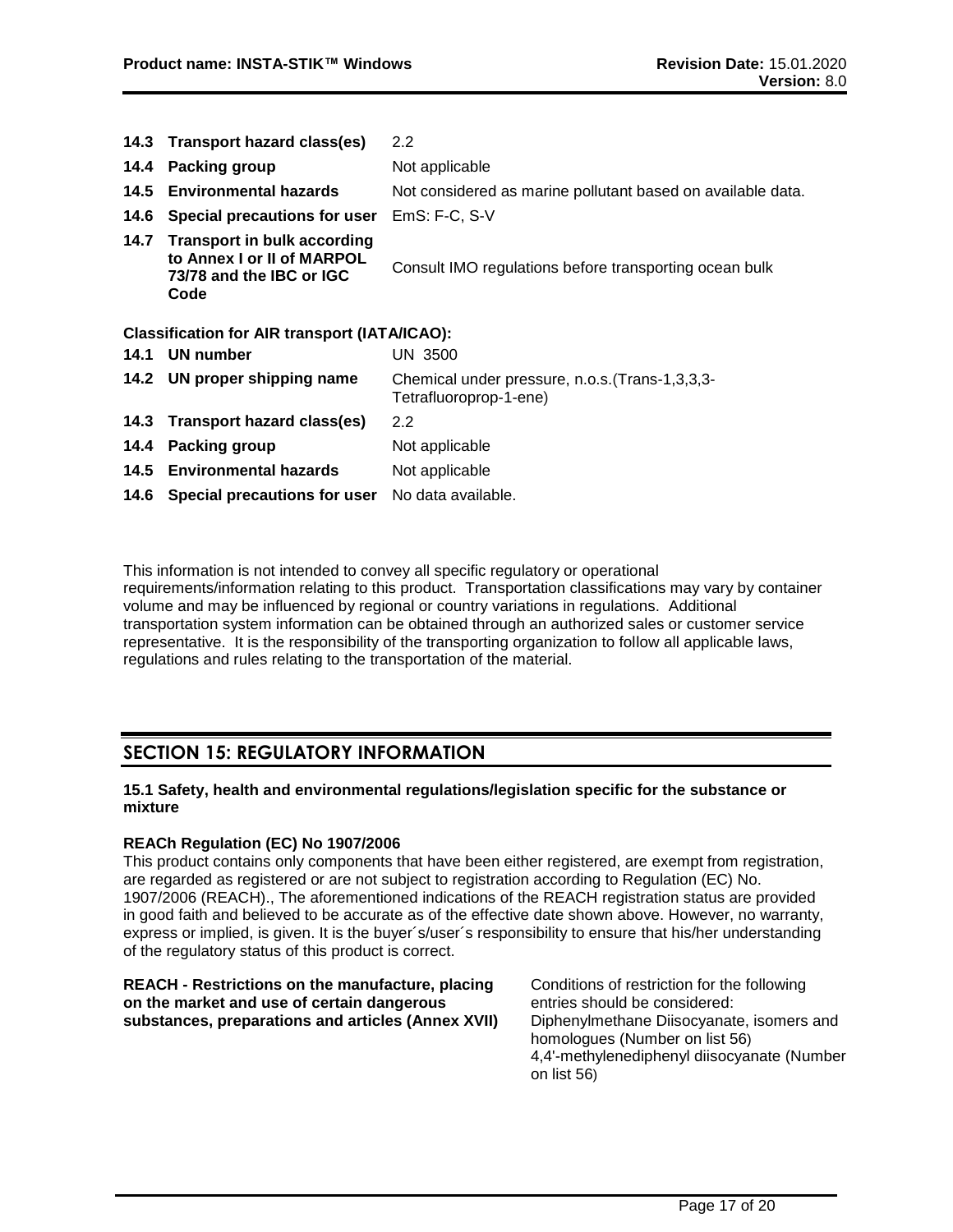### **Seveso III: Directive 2012/18/EU of the European Parliament and of the Council on the control of major-accident hazards involving dangerous substances.**

Listed in Regulation: Not applicable

#### **Further information**

Take note of Directive 92/85/EEC regarding maternity protection or stricter national regulations, where applicable.

Take note of Directive 94/33/EC on the protection of young people at work or stricter national regulations, where applicable.

#### **15.2 Chemical safety assessment**

No Chemical Safety Assessment has been carried out for this substance/mixture.

### **SECTION 16: OTHER INFORMATION**

#### **Full text of H-Statements referred to under sections 2 and 3.**

| H <sub>280</sub>  | Contains gas under pressure; may explode if heated.                              |
|-------------------|----------------------------------------------------------------------------------|
| H302              | Harmful if swallowed.                                                            |
| H <sub>315</sub>  | Causes skin irritation.                                                          |
| H317              | May cause an allergic skin reaction.                                             |
| H <sub>3</sub> 19 | Causes serious eye irritation.                                                   |
| H332              | Harmful if inhaled.                                                              |
| H334              | May cause allergy or asthma symptoms or breathing difficulties if inhaled.       |
| H335              | May cause respiratory irritation.                                                |
| H <sub>351</sub>  | Suspected of causing cancer.                                                     |
| H373              | May cause damage to organs through prolonged or repeated exposure if<br>inhaled. |

#### **Classification and procedure used to derive the classification for mixtures according to Regulation (EC) No 1272/2008**

Press. Gas - Liquefied gas - H280 - Based on product data or assessment Skin Irrit. - 2 - H315 - Calculation method Eye Irrit. - 2 - H319 - Calculation method Resp. Sens. - 1 - H334 - Calculation method Skin Sens. - 1 - H317 - Calculation method Carc. - 2 - H351 - Calculation method STOT SE - 3 - H335 - Calculation method STOT RE - 2 - H373 - Calculation method

#### **Revision**

Identification Number: 99099822 / A753 / Issue Date: 15.01.2020 / Version: 8.0 Most recent revision(s) are noted by the bold, double bars in left-hand margin throughout this document.

| Legend |                                         |
|--------|-----------------------------------------|
| ACGIH  | USA. ACGIH Threshold Limit Values (TLV) |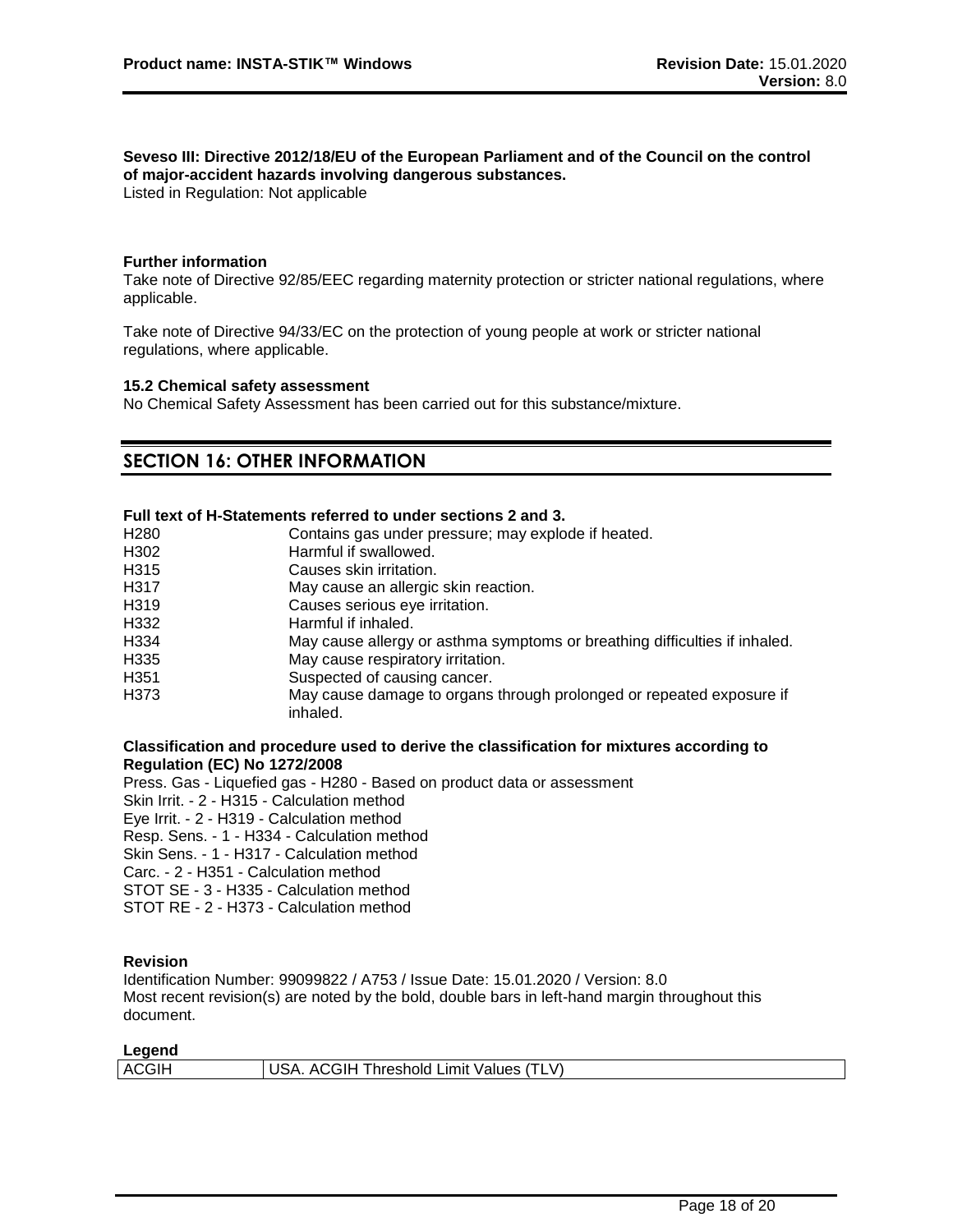| Dow IHG     | Dow Industrial Hygiene Guideline                   |
|-------------|----------------------------------------------------|
| <b>STEL</b> | Short term exposure limit                          |
| <b>TWA</b>  | 8-hour, time-weighted average                      |
| Acute Tox.  | Acute toxicity                                     |
| Carc.       | Carcinogenicity                                    |
| Eye Irrit.  | Eye irritation                                     |
| Resp. Sens. | Respiratory sensitisation                          |
| Skin Irrit. | Skin irritation                                    |
| Skin Sens.  | Skin sensitisation                                 |
| STOT RE     | Specific target organ toxicity - repeated exposure |
| STOT SE     | Specific target organ toxicity - single exposure   |

#### **Full text of other abbreviations**

ADN - European Agreement concerning the International Carriage of Dangerous Goods by Inland Waterways; ADR - European Agreement concerning the International Carriage of Dangerous Goods by Road; AICS - Australian Inventory of Chemical Substances; ASTM - American Society for the Testing of Materials; bw - Body weight; CLP - Classification Labelling Packaging Regulation; Regulation (EC) No 1272/2008; CMR - Carcinogen, Mutagen or Reproductive Toxicant; DIN - Standard of the German Institute for Standardisation; DSL - Domestic Substances List (Canada); ECHA - European Chemicals Agency; EC-Number - European Community number; ECx - Concentration associated with x% response; ELx - Loading rate associated with x% response; EmS - Emergency Schedule; ENCS - Existing and New Chemical Substances (Japan); ErCx - Concentration associated with x% growth rate response; GHS - Globally Harmonized System; GLP - Good Laboratory Practice; IARC - International Agency for Research on Cancer; IATA - International Air Transport Association; IBC - International Code for the Construction and Equipment of Ships carrying Dangerous Chemicals in Bulk; IC50 - Half maximal inhibitory concentration; ICAO - International Civil Aviation Organization; IECSC - Inventory of Existing Chemical Substances in China; IMDG - International Maritime Dangerous Goods; IMO - International Maritime Organization; ISHL - Industrial Safety and Health Law (Japan); ISO - International Organisation for Standardization; KECI - Korea Existing Chemicals Inventory; LC50 - Lethal Concentration to 50 % of a test population; LD50 - Lethal Dose to 50% of a test population (Median Lethal Dose); MARPOL - International Convention for the Prevention of Pollution from Ships; n.o.s. - Not Otherwise Specified; NO(A)EC - No Observed (Adverse) Effect Concentration; NO(A)EL - No Observed (Adverse) Effect Level; NOELR - No Observable Effect Loading Rate; NZIoC - New Zealand Inventory of Chemicals; OECD - Organization for Economic Co-operation and Development; OPPTS - Office of Chemical Safety and Pollution Prevention; PBT - Persistent, Bioaccumulative and Toxic substance; PICCS - Philippines Inventory of Chemicals and Chemical Substances; (Q)SAR - (Quantitative) Structure Activity Relationship; REACH - Regulation (EC) No 1907/2006 of the European Parliament and of the Council concerning the Registration, Evaluation, Authorisation and Restriction of Chemicals; RID - Regulations concerning the International Carriage of Dangerous Goods by Rail; SADT - Self-Accelerating Decomposition Temperature; SDS - Safety Data Sheet; SVHC - Substance of Very High Concern; TCSI - Taiwan Chemical Substance Inventory; TRGS - Technical Rule for Hazardous Substances; TSCA - Toxic Substances Control Act (United States); UN - United Nations; vPvB - Very Persistent and Very **Bioaccumulative** 

#### **Information Source and References**

This SDS is prepared by Product Regulatory Services and Hazard Communications Groups from information supplied by internal references within our company.

SPECIALTY ELECTRONIC MATERIALS ITALY SRL urges each customer or recipient of this (M)SDS to study it carefully and consult appropriate expertise, as necessary or appropriate, to become aware